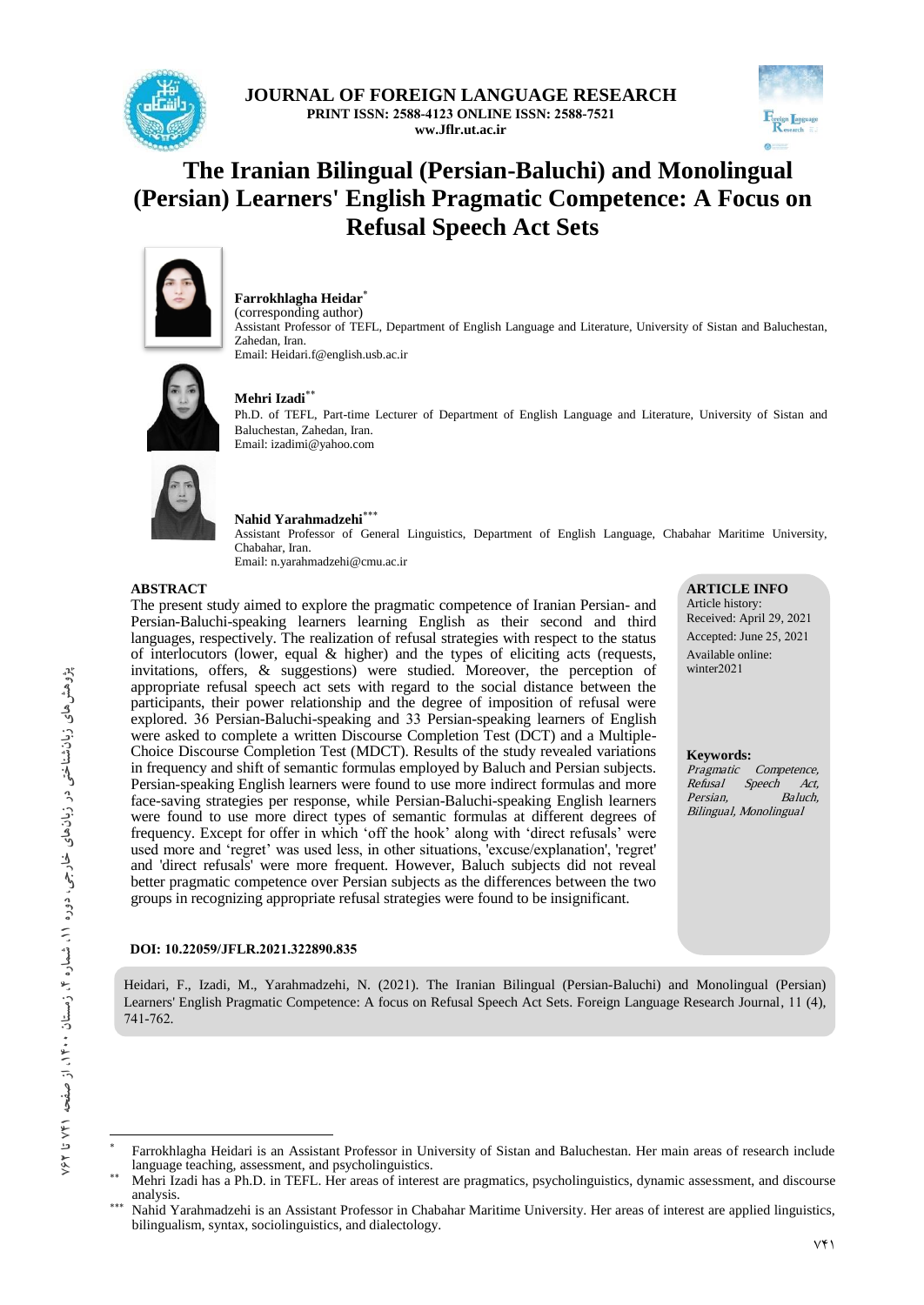

**JOURNAL OF FOREIGN LANGUAGE RESEARCH PRINT ISSN: 2588-4123 ONLINE ISSN: 2588-7521 ww.Jflr.ut.ac.ir**



**ARTICLE INFO** Article history: Received: April 29, 2021 Accepted: June 25, 2021 Available online: winter2021

**Keywords:**

Persian,

Competence,

Refusal Speech Act,<br>Persian Baluch

Bilingual, Monolingual

# **The Iranian Bilingual (Persian-Baluchi) and Monolingual (Persian) Learners' English Pragmatic Competence: A Focus on Refusal Speech Act Sets**



**Farrokhlagha Heidar**

(corresponding author) Assistant Professor of TEFL, Department of English Language and Literature, University of Sistan and Baluchestan, Zahedan, Iran. Email: Heidari.f@english.usb.ac.ir



## **Mehri Izadi**

Ph.D. of TEFL, Part-time Lecturer of Department of English Language and Literature, University of Sistan and Baluchestan, Zahedan, Iran. Email: izadimi@yahoo.com



#### **Nahid Yarahmadzehi**

Assistant Professor of General Linguistics, Department of English Language, Chabahar Maritime University, Chabahar, Iran. Email: n.yarahmadzehi@cmu.ac.ir

#### **ABSTRACT**

The present study aimed to explore the pragmatic competence of Iranian Persian- and Persian-Baluchi-speaking learners learning English as their second and third languages, respectively. The realization of refusal strategies with respect to the status of interlocutors (lower, equal  $\&$  higher) and the types of eliciting acts (requests, invitations, offers, & suggestions) were studied. Moreover, the perception of appropriate refusal speech act sets with regard to the social distance between the participants, their power relationship and the degree of imposition of refusal were explored. 36 Persian-Baluchi-speaking and 33 Persian-speaking learners of English were asked to complete a written Discourse Completion Test (DCT) and a Multiple-Choice Discourse Completion Test (MDCT). Results of the study revealed variations in frequency and shift of semantic formulas employed by Baluch and Persian subjects. Persian-speaking English learners were found to use more indirect formulas and more face-saving strategies per response, while Persian-Baluchi-speaking English learners were found to use more direct types of semantic formulas at different degrees of frequency. Except for offer in which 'off the hook' along with 'direct refusals' were used more and 'regret' was used less, in other situations, 'excuse/explanation', 'regret' and 'direct refusals' were more frequent. However, Baluch subjects did not reveal better pragmatic competence over Persian subjects as the differences between the two groups in recognizing appropriate refusal strategies were found to be insignificant.

#### **DOI: 10.22059/JFLR.2021.322890.835**

Heidari, F., Izadi, M., Yarahmadzehi, N. (2021). The Iranian Bilingual (Persian-Baluchi) and Monolingual (Persian) Learners' English Pragmatic Competence: A focus on Refusal Speech Act Sets. Foreign Language Research Journal, 11 (4), 741-762.

742

**.** 

**JOURNAL OF FOREIGN LANGUAGE RESEARCH, Volume 11, Number 4, winter 2021, Page 741 JOURNAL OF FOREIGN LANGUAGE RESEARCH, Volume 11, Number 4, winter 2021, Page 741 to 763** 

<sup>\*</sup> Farrokhlagha Heidari is an Assistant Professor in University of Sistan and Baluchestan. Her main areas of research include language teaching, assessment, and psycholinguistics.

Mehri Izadi has a Ph.D. in TEFL. Her areas of interest are pragmatics, psycholinguistics, dynamic assessment, and discourse analysis.

Nahid Yarahmadzehi is an Assistant Professor in Chabahar Maritime University. Her areas of interest are applied linguistics, bilingualism, syntax, sociolinguistics, and dialectology.

This work is licensed under a Creative Commons Attribution-NonCommercial 4.0 International license (https://creativecommons.org/licenses/bync/4.0/). Noncommercial uses of the work are permitted, provided the original work is properly cited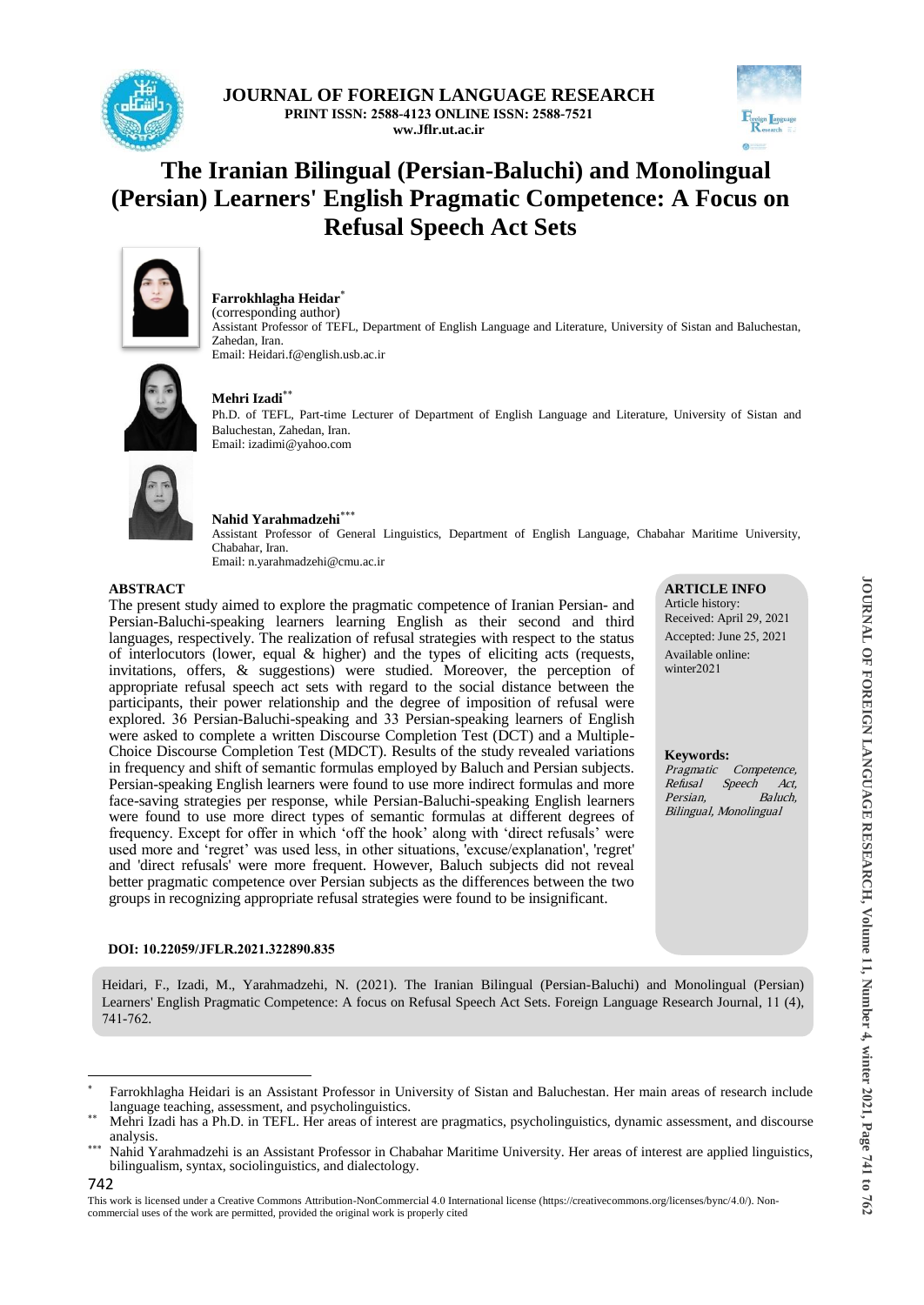# **1. Introduction**

The individual's ability to mentally organize language in Second Language (L2) and Third Language (L3) learning has always been interesting for scholars and educators. According to Safont-Jorda (2005), L2/L3 learning is the acquisition of a non-native language, simultaneously or consecutively, by students who have already acquired or are acquiring one or two other languages. In comparison to bilinguals who benefit from two languages as their linguistic base in third language acquisition, monolingual learners can only refer to their first language as the base one (Safont-Jorda, 2005, 2011). Bialystok et al. (2005) stated that in both L2 and L3 learning, the learner is acquiring an additional language; however, L3 acquisition encompasses a more diverse and complex nature. It involves "nonlinearity, language maintenance, individual variation, interdependence and quality change" (Safont-Jorda, 2005, p. 12). The modality of additional language acquisition has always received due attention of researchers and educators. Regarding bilinguals and multilinguals' functioning, Bialystok et al. (2005) argued that learners of L2/L3 have shown more cognitive improvement and the ability to contemplate and form concepts. Furthermore, due to learning to cater to more linguistic systems and because of being richer in language experiences, multilinguals are equipped with more and/or better resources (De Bot, 2012).

One construct which is important in language learning process is pragmatic competence. L2 pragmatic ability refers to the exploration of individuals' pragmatic competence in their interlanguage  $(Allami & \&$ 

Naeimi, 2011). Barron (2003, p.10) defines pragmatic competence as "knowledge of the linguistic resources available in a given language for realizing particular illocutions, knowledge of the sequential aspects of speech acts and finally knowledge of the appropriate contextual use of the particular language's linguistic resources." Refusal as a facethreatening speech act is one of the frequently performed acts in our daily lives. According to Beebe et al. (1990) and Rasekh Eslami (2010), refusal is one of the complex speech act strategies to perform and needs a high level of pragmatic competence to be realized properly. To perform it, interlocutors usually use indirect strategies to decrease the offense to hearers. However, it varies in the degree of directness, indirectness, and appropriateness across languages and cultures and between bilinguals and multilinguals. Moreover, the strategies employed by interlocutors to refuse may vary in terms of the status of the interlocutors in relation to each other (high to low, equal, & low to high). This speech act is also sensitive to the types of eliciting acts (request, invitation, offer, & suggestion). As far as pragmatic competence studies are concerned, Kasper and Rose (1999) and Safont-Jorda (2005) stated that the issue that requires further investigation is that of the role of subjects' linguistic background. Accordingly, the comparison of bilingual speakers learning an L3 with monolingual speakers learning an L2 expands the scope of the research on the acquisition of pragmatic competence, at least as far as the use of refusal linguistic realization is concerned.

The diversity of the languages spoken in Iran has changed this country to a regionally bilingual one. Persian/Farsi is the mother tongue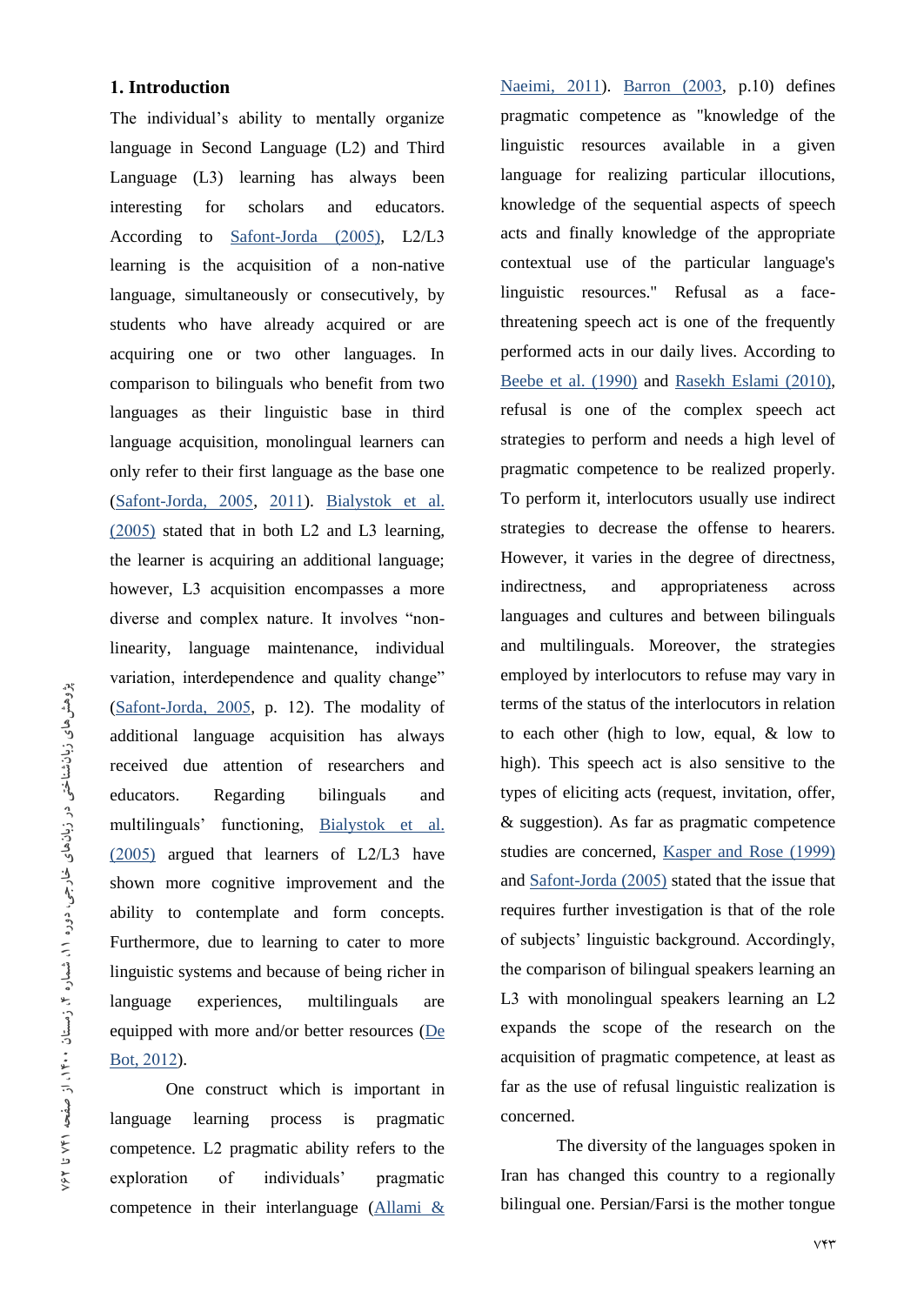of the country and Kurdish (in West), Baluchi (in Southeast), Turkish (in Northwest), Armenian (in Julfa, the Armenian quarter of Isfahan) and Arabic (in Southwest) have created the bilingual portions of Iran. In the South-Eastern part of Iran in Baluchestan area, Baluchi is spoken as the first language of the locals. This language which belongs to the Iranian branch of the Indo-European language family is nearly linked to Persian. According to Barjasteh Delforooz (2010), based on phonological, morphological, syntactic, and lexical analysis, Baluchi includes three major dialects: Western (or Rakhshani), Southern (or Makrani), and Eastern Baluchi.

These bilinguals, thus, refer to their mother tongue (Baluchi) or the official language (Persian) in different situations and in interaction with people from different levels of status. Being competent in two languages, the bilinguals in learning English as an L3 may show differences in the use of refusal speech act sets compared to the monolinguals in learning English as an L2. Studies exploring the realization of speech act by learners learning additional languages have shown that bilinguals and multilinguals have a higher degree of pragmatic competence than monolinguals (Fouser, 1997; Jessner, 2008; Safont-Jorda, 2005, 2013, Barnes, 2006; Cenoz, 2000, 2007). Following this view, this study has analyzed and compared the strategies employed in refusing requests, suggestions, offers, and invitations by Iranian Persian speakers and Baluchi speakers in the process of learning English. Further, the study has attempted to examine the effects of being monolingual or bilingual in using English

as an L2/L3, focusing on the perception of appropriate refusal strategies.

# **2. Literature Review**

With respect to the role of pragmatic competence in the acquisition of additional languages, Safont-Jorda (2005) explored the possible differences in the pragmatic competence and meta-pragmatic awareness of monolingual and bilingual learners of English, with regard to the request speech act in particular. 160 English university learners were asked to complete a discourse completion test, a discourse evaluation test and to participate in open role-plays. According to the findings, bilinguals' degree of pragmalinguistic awareness was higher than that of monolinguals. The performances of bilinguals, moreover, were better in oral and written production tasks in formulating requests. Fouser (1997) delved into the pragmatic competence of a Korean learner of Japanese language as his third language (English was his second language). Trilingual subject was reported to show better pragmatic competence in the verbal completion as production tasks. Aliakbari and Changizi (2012) investigated the realization of refusal strategies of Iranian multilinguals. The authors studied the use of refusal by 278 Persian (n=136) and Kurdish (n=142) students. Data analysis revealed that direct refusal, regret, excuse/reason, wish, and postponement were the most frequently used formulas. Regarding the frequency and shift of semantic formulas, Kurdish learners displayed a higher level of frequency shift in their use of several semantic formulas with respect to status level. They were also found to employ a greater variety of strategies. Swearing was also found to

This work is licensed under a Creative Commons Attribution-NonCommercial 4.0 International license (https://creativecommons.org/licenses/bync/4.0/). Noncommercial uses of the work are permitted, provided the original work is properly cited Copyright © 2021 University of Tehran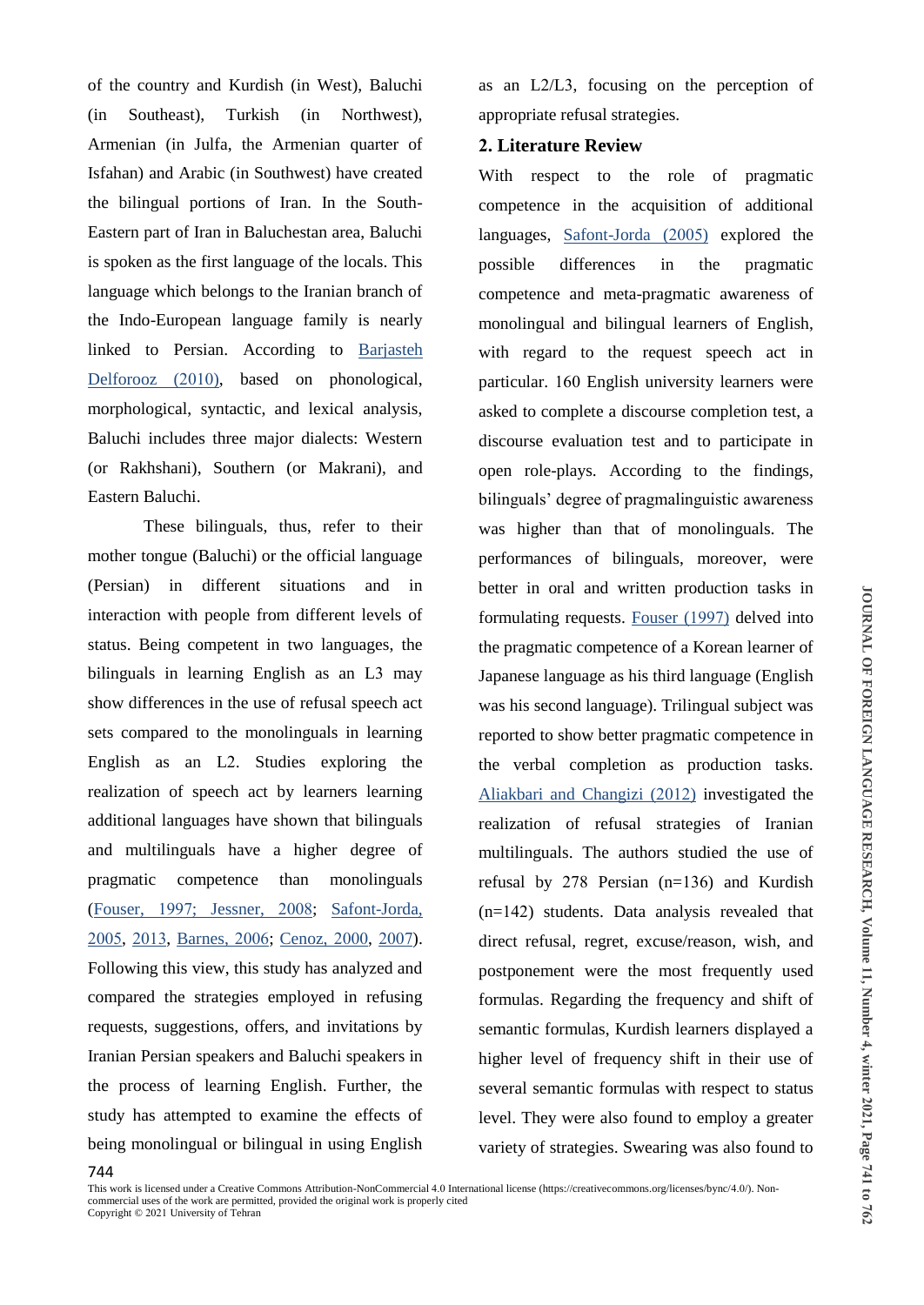be a new type of semantic formula not included in the classification of refusal strategies adopted as theoretical framework.

More recently, Rahimi Domakani and Hashemian (2016) investigated the pragmatic awareness and production of Iranian Turkish and Persian EFL learners in terms of speech act of apology. Almost insignificant differences were reported between the two groups with regard to their perceptions of appropriateness and inappropriateness of speech acts. Furthermore, it was illustrated that monolinguals/bilinguals showed tendency towards using all superstrategies of apology except "Responsibility Expressions" and "Promises of Forbearance". Sources of pragmatic failure on the part of learners were identified as lack of cultural awareness, the case of subtractive bilingualism in Iran, and insufficient pragmatic input. Mehrpur et al. (2016) explored the production of refusals in three languages (Kurdish, Farsi & English) and focused on the role of linguistic knowledge in pragmatic transfer of refusals. They coded and analyzed the data based on semantic formula sequences. The Kurdish learners of English fluent in Farsi (trilinguals) were compared with native English speakers, Farsi monolinguals, Kurdish monolinguals, and bilingual Farsi learners of English. They concluded that pragmatic transfer was evident in choice and content of semantic formulae. Differences were also reported in sociocultural norms of English, Farsi, and Kurdish languages in terms of refusal speech act and the individuals' social power. Relative distance was recognized to have a paramount role in speech act performance. They also came up with the conclusion that transfer of refusals mostly

happened from L1 (Kurdish) not from L2 (Farsi) to L3 (English).

Focusing on the effect of being bilingual on pragmatic production and meta-pragmatic awareness in third language learning, Zand-Moghadam and Adeh (2020) compared Turkish-Persian bilinguals learning English as their L3 with Persian monolinguals learning English as their L2. Bilingual EFL learners outperformed monolinguals in pragmatic production and metapragmatic awareness confirming their appropriate use of speech act strategies. Khany and Haghi (2020) by focusing on syntactic features of future tense and taking into account the predictions of the extant L2 and L3 generative theories, studied the acquisition of English future tense between Persian monolinguals and Kurdish-Persian bilinguals learning English. Attributing it to the lack of English future tense syntactic features in the previously acquired languages, they concluded that both groups had problems with acquiring future tense. It was also reported that the learners of both groups experienced much more challenges at the early stages of learning English future tense and gradually as their proficiency level progressed, they became more successful in producing target-like forms.

In spite of being of great importance both for Iranian studies and historical linguistics, Baluchi is among the less intensely investigated modern Iranian languages (Korn, 2003). Most of the extant studies on Baluchi language focus on its phonology (e. g., Okati et al., 2013; Mahmoudzahi et al., 2019), grammar (e. g., Jahani, 2019; Korn, 2006) and vocabulary (e. g., Korn, 2006). In other words, the research on the comparison between the Iranian monolinguals (Persian) and bilinguals (Baluchi & Persian)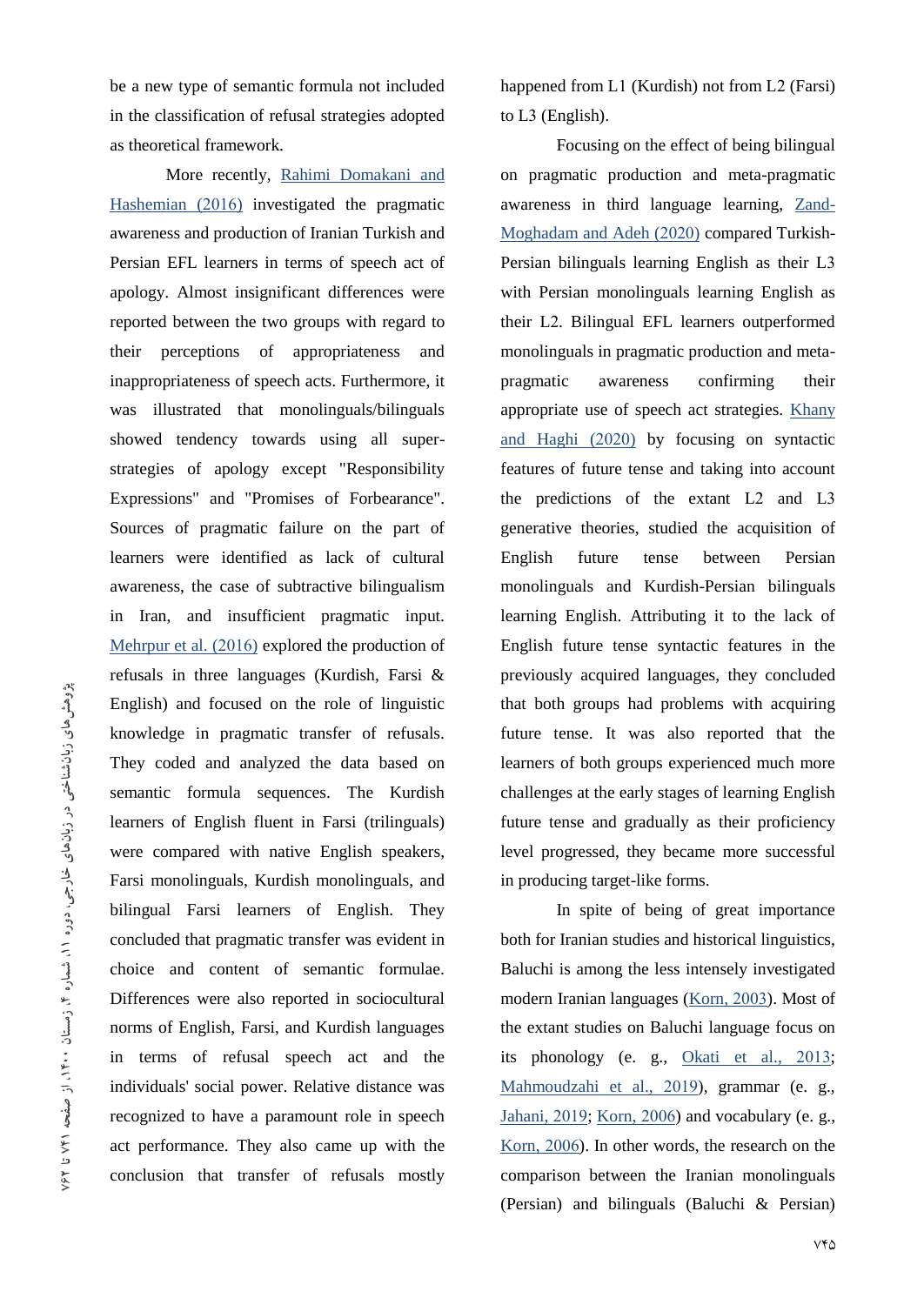with regard to their pragmatic competence in the process of learning English as an L2/L3 has been missing. The question undertaken in this study is, therefore, to find out the extent to which Iranian Baluch-Persian bilinguals are different from Persian monolinguals in the process of learning another language (English) with regard to their use of refusal strategies. In other words, the study endeavors to answer the following questions:

> 1. What are the refusal strategies frequently used by Persian- and Persian-Baluchi-speaking English learners in refusing suggestions, offers, requests, and invitations when interacting with interlocutors from higher, equal, and lower status?

> 2. To what extent does Persian/Baluchispeaking English learners' pragmatic competence differ from that of Persianspeaking English learners with respect to the perception of appropriate refusal speech act sets?

#### **3. Methodology**

## **Subjects**

746 The subjects in this study were 36 Persian-Baluchi-speaking and 33 Persian-speaking learners of English language. The Baluch subjects were studying English as their L3 (Baluchi, Persian, & English) and Persian subjects were studying English as their L2 (Persian & English). All learners were undergraduate EFL learners selected from Chabahar Maritime University and University of Sistan and Baluchestan, two universities with native Baluchi speakers with an average age between 20 and 25 years old. It should be mentioned that at the outset of the study, the participants were ensured that their privacy would be protected and their data would remain confidential. Parental education was used to measure the subjects' socioeconomic status (Gottfried et al., 2003; Modir Khamene, 2006). The subjects were asked to rate on a five-point Likert-type scale (1 indicating no qualification & 5 indicating a university degree) to indicate their parents' educational attainment. The average level of parental educational attainment turned out to be diploma.

Table 1 presents the descriptive statistics and the significance of differences between the groups with regard to their age, gender, English exposure, and proficiency level. With respect to the subjects' previous exposure to English language, the participants were asked to rate on a five-point Likert-type scale (1 indicating no proficiency & 5 indicating nativelike proficiency).

Table 1

The Descriptive Statistics and Significance of Differences on the Subjects' Profiles

|                     | Baluch         | Persian    | Significance |
|---------------------|----------------|------------|--------------|
|                     | subjects       | subjects   | of           |
|                     |                |            | differences  |
|                     | Mean<br>(SD)   | Mean (SD)  | t(p)         |
| Gender              | 25 M           | 18 M       |              |
|                     | 11 F           | 15F        |              |
| Age                 | 22.13          | 21.90      | 0.70(0.48)   |
|                     | (1.37)         | (1.33)     |              |
| English<br>exposure | 2.61<br>(0.64) | 2.57(0.61) | 0.23(0.81)   |
|                     |                |            |              |

This work is licensed under a Creative Commons Attribution-NonCommercial 4.0 International license (https://creativecommons.org/licenses/bync/4.0/). Noncommercial uses of the work are permitted, provided the original work is properly cited Copyright © 2021 University of Tehran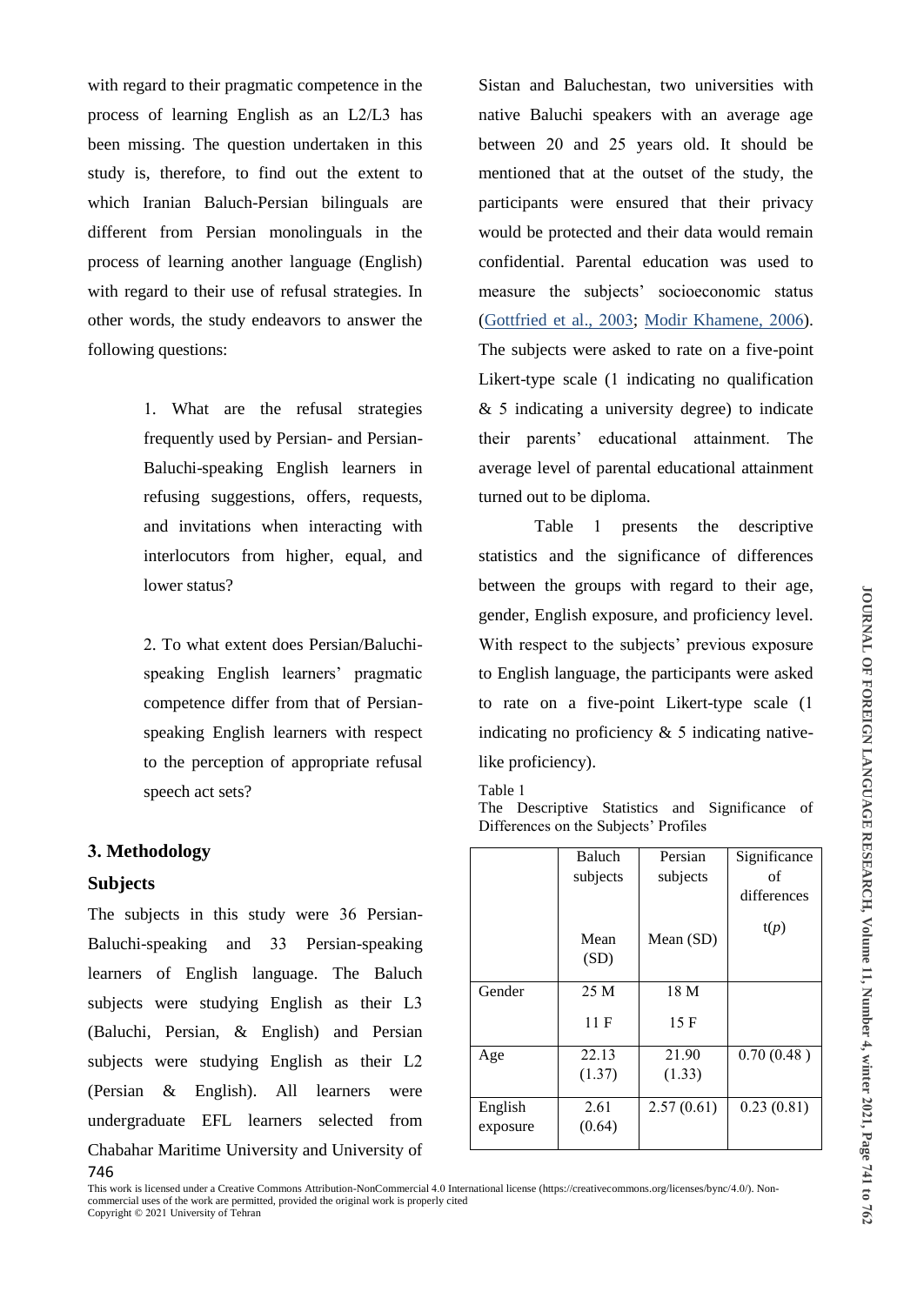| Proficiency                             | 33.08  | 33.63  | $-0.57(0.58)$ |  |  |  |  |  |  |
|-----------------------------------------|--------|--------|---------------|--|--|--|--|--|--|
| level                                   | (4.17) | (3.83) |               |  |  |  |  |  |  |
| M=Male, F=Female, SD=Standard Deviation |        |        |               |  |  |  |  |  |  |

The independent t-tests indicated that there was no significant difference between learners of the two groups with regard to their ages (t=.70, *p*=.48), exposure to English language  $(t=.23, p=.81)$ , and proficiency level (*p*=.58≥.05). It is worth mentioning that for estimating language proficiency level, the First Certificate in English (FCE) was administrated among learners. The test assessed all four language skills i.e. reading, listening, writing and speaking.

# **Instruments**

# **The written Discourse Completion Test**

The written Discourse Completion Test (DCT) developed by Beebe et al. (1990) was applied to introduce some natural refusal scenarios to learners. The test is a role-play questionnaire consisting of 12 situations divided into three requests, three invitations, three offers, and three suggestions. Moreover, each occasion entails three statuses: refusal to a higher person, refusal to an equal person and refusal to a lower person.

# **Multiple-Choice Discourse Completion**

# **Test**

In order to analyze the differences between bilingual and monolingual EFL learners in perception of pragmatic errors or appropriateness of refusal speech act strategies, a Multiple-Choice Discourse Completion Test (MDCT) was applied. The test contains a description of a contextualized situation requiring a refusal and multiple choices of responses requiring subjects to choose the most appropriate response that fits the intended situation. Each occasion specifies three major

situational variables: the social distance between the participants (D), their relative power to each other (P) and the level of imposition (I), each of which has a binary  $(+/-)$  category. The level of imposition "has to do with the extent to which the expenditure of goods, services, or energy is involved in carrying out a request or a refusal, or how severe the offense was that requires an apology" (Hudson, 2001, p. 284). The original test has 24 items on three speech act sets of request, refusal and apology (Hudson et al., 1992, 1995). The refusal situations (8 items) were selected to measure respondents' recognition of correct refusal speech act. Each situation comprises three responses only one of which would be considered fully proper by a native speaker of English.

# **Procedure**

After ensuring of the homogeneity of the two groups in terms of age, English exposure and language proficiency, the English format of DCT was distributed among Persian-Baluchi-speaking and Persian-speaking EFL learners. It generally took 20-30 minutes to complete the DCT. In order to be analytically correct, the produced refusals were parsed into formulas. The collected data were reviewed to specify which semantic formulas (language forms) were used in English. The responses were also analyzed for the frequency of each formula present in the responses. The same classification of semantic formulas applied by Beebe et al. (1990) was employed in the present study to determine the speech act sets. The responses to DCT were returned to the one of the researchers personally.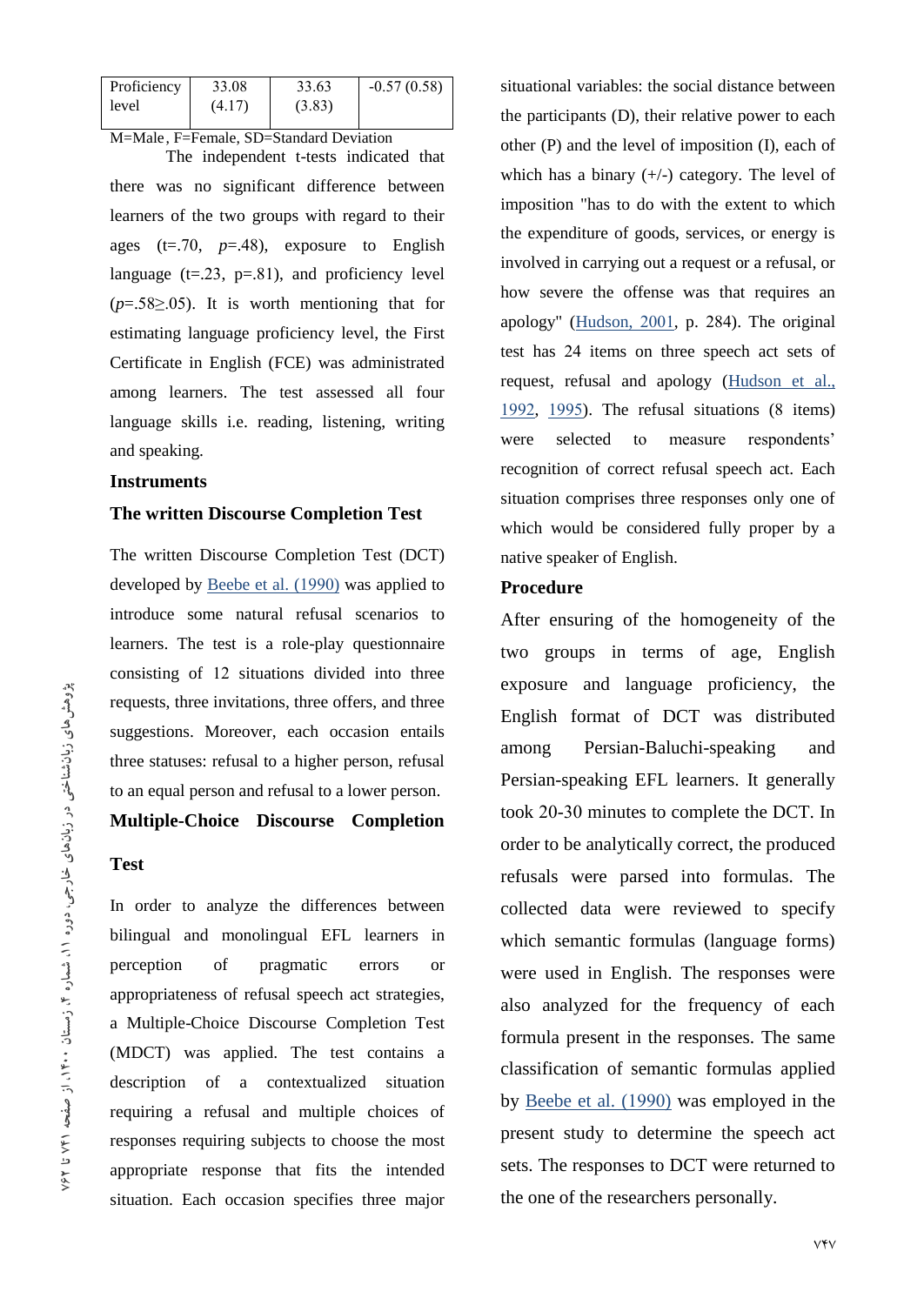One week after the subjects completed DCT, MDCT was distributed among them to avoid the intervention of their responses to DCT by the content of MDCT. It took 10-15 minutes to complete the MDCT. The collected data were reviewed to identify the correct responses selected by Persian-Baluchi-speaking and Persian-speaking learners.

Responses were first divided according to their situation: request, invitation, offer and suggestion. The frequency of the semantic formulas used by each group in response to each DCT situation was calculated. The computed numbers were changed to percentages. In analyzing the responses to DCT, all 36 Persian-Baluchi-speaking learners were considered as one group and all 33 Persian-speaking learners were considered as another group. The shift of frequencies of semantic formulas relative to the status of interlocutors were also analyzed. To estimate the reliability score of coding system for the semantic formula, the collected data were reassessed by a trained coder working independently. The inter-rater reliability for request, invitation, suggestion, and offer .92, .90, .95, and .95, respectively.

Data from MDCT was scored according to a key provided by the test developers (Hudson et al., 1992, 1995). One point was assigned for each correct response and zero point for either of the incorrect responses. The chi-square test was run to statistically check the differences between the two groups.

The frequency, content and shift of employed semantic formulas in refusals of requests from a higher, an equal and a lower status person (situation 12, 2 and 1) are presented in Table 2. The frequencies (in percentage) indicate how many monolingual and bilingual EFL learners employed a given semantic formula.

#### Table 2

Frequency of Semantic Formulas in Refusals of Requests with Regard to Interlocutor Status (Situations 12, 2, 1)

| (DIRTUALIONS 12, 2, 1)                                   | <b>Baluch Subjects</b> |                 |                                     | Persian Subjects |                 |                      |  |
|----------------------------------------------------------|------------------------|-----------------|-------------------------------------|------------------|-----------------|----------------------|--|
|                                                          |                        | $(n=36)$        |                                     |                  | $(n=33)$        |                      |  |
|                                                          | Hig<br>h               | Equ<br>al       | Lo<br>W                             | Hig<br>h         | Equ<br>al       | Lo<br>W              |  |
| Formulas                                                 |                        |                 |                                     |                  |                 |                      |  |
| No                                                       | $\overline{0}$         | $\overline{0}$  | $\overline{0}$                      | $\overline{0}$   | 15              | 15                   |  |
| Negative<br>W                                            | $\overline{50}$        | $\overline{0}$  | 33                                  | $\overline{45}$  | $\overline{15}$ | $\overline{21}$      |  |
| Regret                                                   | $\overline{16}$        | $\overline{83}$ | $\overline{10}$<br>$\boldsymbol{0}$ | $\overline{6}$   | $\overline{51}$ | 51                   |  |
| Excuse,<br>Reason,<br>Explanatio<br>n                    | 16                     | 83              | 50                                  | $\overline{45}$  | 45              | 10<br>$\overline{0}$ |  |
| St of<br>Alternativ<br>e                                 | $\overline{0}$         | $\overline{0}$  | $\theta$                            | $\overline{0}$   | $\overline{6}$  | $\theta$             |  |
| Promise of<br>Future<br>Acceptanc<br>e                   | $\overline{33}$        | $\overline{0}$  | $\overline{16}$                     | $\overline{15}$  | $\overline{0}$  | $\overline{0}$       |  |
| St of<br>Principle                                       | $\overline{0}$         | $\overline{0}$  | $\overline{0}$                      | $\overline{0}$   | $\overline{0}$  | $\overline{0}$       |  |
| St of<br>Philosoph<br>y                                  | $\overline{0}$         | $\overline{0}$  | $\overline{0}$                      | $\overline{0}$   | $\overline{0}$  | $\overline{0}$       |  |
| $\overline{\text{St of}}$<br>Negative<br>Conseque<br>nce | $\overline{0}$         | $\overline{0}$  | $\overline{0}$                      | $\overline{0}$   | $\overline{0}$  | $\overline{0}$       |  |
| Criticize<br>the<br>Requester                            | $\overline{0}$         | $\overline{0}$  | $\overline{0}$                      | $\overline{15}$  | $\overline{15}$ | $\overline{0}$       |  |

# **4. Results**

This work is licensed under a Creative Commons Attribution-NonCommercial 4.0 International license (https://creativecommons.org/licenses/bync/4.0/). Noncommercial uses of the work are permitted, provided the original work is properly cited Copyright © 2021 University of Tehran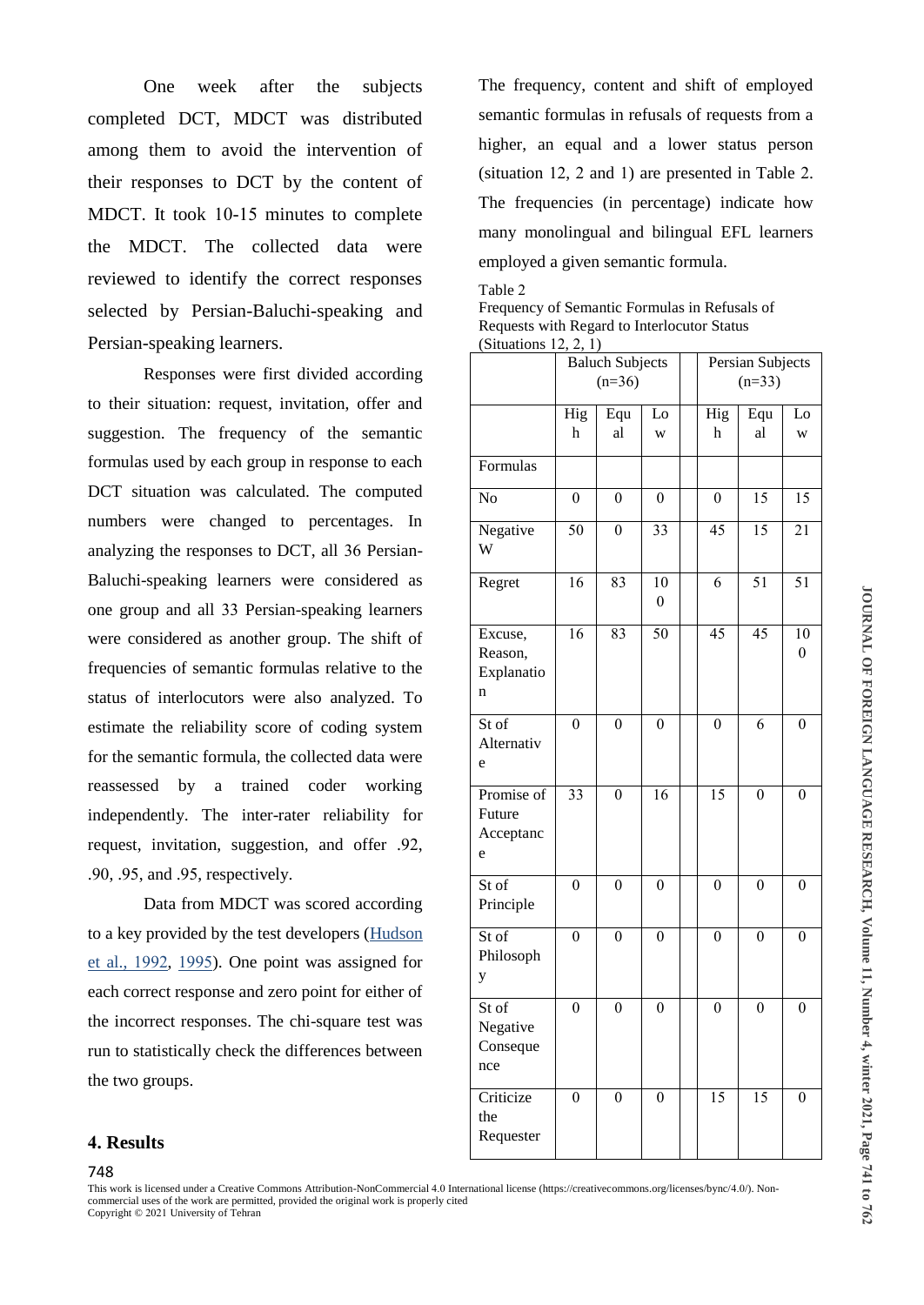| Off the<br>Hook              | $\overline{16}$  | $\overline{0}$   | $\overline{0}$   | $\boldsymbol{0}$ | 6                | $\boldsymbol{0}$ |
|------------------------------|------------------|------------------|------------------|------------------|------------------|------------------|
| Lack of<br>Enthusias<br>m    | $\overline{0}$   | $\overline{0}$   | $\overline{0}$   | $\mathbf{0}$     | $\overline{0}$   | $\overline{0}$   |
| Avoidance                    | $\overline{0}$   | $\overline{0}$   | $\theta$         | $\theta$         | $\theta$         | $\boldsymbol{0}$ |
| Hesitation                   | $\overline{0}$   | $\overline{0}$   | $\overline{0}$   | $\theta$         | $\overline{0}$   | $\boldsymbol{0}$ |
| Do<br>Nothing                | $\overline{0}$   | $\overline{0}$   | $\overline{0}$   | $\overline{0}$   | 6                | $\overline{0}$   |
| Topic<br>switch              | $\overline{0}$   | $\overline{0}$   | $\overline{0}$   | $\overline{0}$   | $\overline{0}$   | $\overline{0}$   |
| Joke                         | $\boldsymbol{0}$ | $\overline{0}$   | $\overline{0}$   | $\mathbf{0}$     | $\boldsymbol{0}$ | $\boldsymbol{0}$ |
| Postpone<br>ment             | $\overline{0}$   | $\overline{0}$   | $\boldsymbol{0}$ | $\overline{15}$  | $\overline{0}$   | $\boldsymbol{0}$ |
| Hedging                      | 16               | $\boldsymbol{0}$ | $\boldsymbol{0}$ | $\boldsymbol{0}$ | $\boldsymbol{0}$ | $\boldsymbol{0}$ |
| St of<br>positive<br>Opinion | $\boldsymbol{0}$ | $\overline{0}$   | $\boldsymbol{0}$ | $\mathbf{0}$     | $\overline{0}$   | $\overline{0}$   |
| St of<br>Empathy             | $\overline{33}$  | $\overline{16}$  | $\overline{0}$   | 6                | $\overline{0}$   | $\overline{0}$   |
| Pause<br>Filler              | $\overline{0}$   | 16               | 16               | $\mathbf{0}$     | 6                | 15               |
| Gratitude                    | $\overline{33}$  | $\overline{0}$   | $\overline{0}$   | $\overline{0}$   | $\overline{0}$   | $\overline{0}$   |

% of each group that used a given formula

As Table 2 indicates, the most frequent formulas, among the two groups, were expression of regret and excuse/explanation. Moreover, these formulas were more employed in lower status than in higher and equal ones in all cases. Accepting these similarities, however, some differences are also noticeable. The first mostly used formulas among Baluch subjects were expression of regret and then excuse/explanation, however, and in a reverse order excuse/explanation and then expression of regret were the first and second mostly used formulas employed by Persian subjects. Although, Persian-Baluchi-speaking L3 learners employed more refusal strategies in higher, equal and lower status situations, Persianspeaking L2 learners showed more diversity in

the strategies in these situations. Furthermore, Persian subjects employed direct refusal considerably more compared to Baluch subjects, the frequency mean score of the Persian learners was 18.5% and that of the Baluch learners was 13.8%. Finally, all learners employed statement of empathy much more frequently in addressing the requester in lower status, though the frequency mean score of the Baluch learners was 16.3% and that of the Persian learners was 2%. Save for the case of expression of regret and excuse/explanation, Persian learners did not demonstrate a high level of frequency shift of the employment of strategies with regard to the interlocutor's status. Persian respondents were, thus, less sensitive to a certain status type. Nonetheless, Baluch learners of English showed almost a high level of frequency shift in the employment of some refusal strategies with regard to the interlocutor's status. The most striking differences with respect to the interlocutor's status were found in the employment of negative willingness, expression of regret, and excuse/explanation.

Table 3 presents the frequency and the shift of semantic formulas employed in refusals of invitation from a higher, an equal and a lower status person i.e. situations 4, 10 and 3, respectively.

#### Table 3

Frequency of Semantic Formulas in Refusals of Invitations with Regard to Interlocutor Status (Situations 3, 10, 4)

|          | Baluch   |     |    |  | Persian  |            |    |  |
|----------|----------|-----|----|--|----------|------------|----|--|
|          | Subjects |     |    |  | Subjects |            |    |  |
|          | $(n=36)$ |     |    |  | $(n=33)$ |            |    |  |
|          | Hi       | Equ | Lo |  | Hi       | Equ        | Lo |  |
|          | gh       | al  | W  |  | gh       | $a\bar{l}$ | W  |  |
| Formulas |          |     |    |  |          |            |    |  |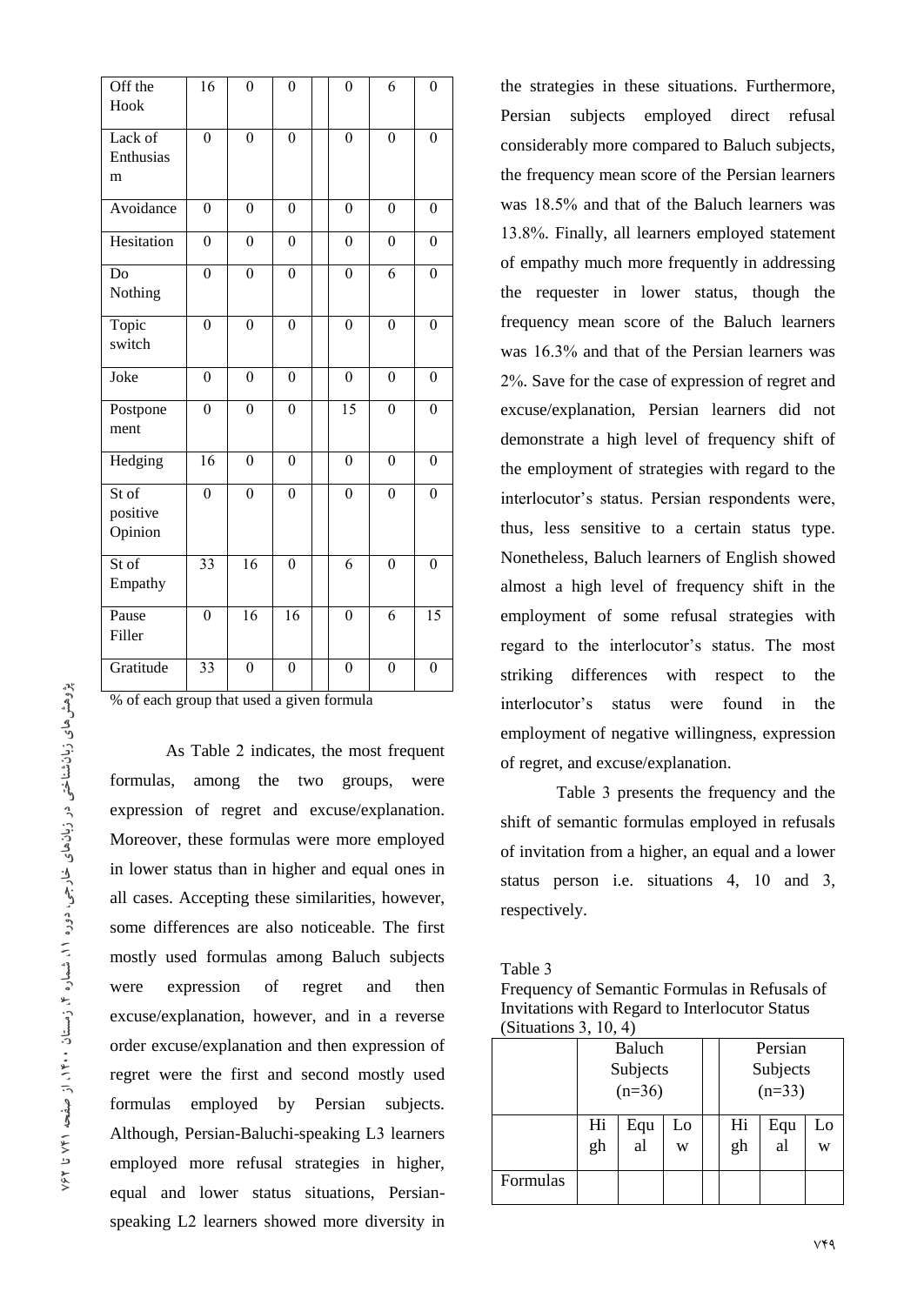| No                                     | $\boldsymbol{0}$ | 33               | $\boldsymbol{0}$ | 6                | 6                | $\boldsymbol{0}$ |
|----------------------------------------|------------------|------------------|------------------|------------------|------------------|------------------|
| Negative<br>W                          | 16               | 50               | 16               | 30               | 15               | 30               |
| Regret                                 | 50               | 66               | 66               | 60               | 45               | 60               |
| Excuse,<br>Reason,<br>Explanati<br>on  | 66               | 83               | 80               | $\overline{51}$  | 100              | 66               |
| St of<br>Alternati<br>ve               | $\boldsymbol{0}$ | $\boldsymbol{0}$ | $\boldsymbol{0}$ | $\overline{0}$   | $\overline{0}$   | $\boldsymbol{0}$ |
| Promise<br>of Future<br>Acceptan<br>ce | $\boldsymbol{0}$ | $\boldsymbol{0}$ | $\boldsymbol{0}$ | $\boldsymbol{0}$ | $\boldsymbol{0}$ | $\boldsymbol{0}$ |
| $\overline{\text{St of}}$<br>Principle | $\overline{0}$   | $\overline{0}$   | $\boldsymbol{0}$ | $\overline{0}$   | $\overline{0}$   | $\boldsymbol{0}$ |
| St of<br>Philosoph<br>y                | $\boldsymbol{0}$ | $\boldsymbol{0}$ | $\boldsymbol{0}$ | $\boldsymbol{0}$ | $\boldsymbol{0}$ | $\boldsymbol{0}$ |
| St of<br>Negative<br>Conseque<br>nce   | $\overline{0}$   | $\boldsymbol{0}$ | $\boldsymbol{0}$ | $\overline{0}$   | $\overline{0}$   | $\boldsymbol{0}$ |
| Criticize<br>the<br>Requester          | $\boldsymbol{0}$ | $\boldsymbol{0}$ | $\boldsymbol{0}$ | $\boldsymbol{0}$ | $\overline{0}$   | $\boldsymbol{0}$ |
| Off the<br>Hook                        | $\boldsymbol{0}$ | $\boldsymbol{0}$ | $\boldsymbol{0}$ | $\boldsymbol{0}$ | $\boldsymbol{0}$ | $\boldsymbol{0}$ |
| Lack of<br>Enthusias<br>m              | $\overline{0}$   | $\boldsymbol{0}$ | $\boldsymbol{0}$ | $\boldsymbol{0}$ | $\boldsymbol{0}$ | $\boldsymbol{0}$ |
| Avoidanc<br>e                          | $\boldsymbol{0}$ | $\boldsymbol{0}$ | $\boldsymbol{0}$ | $\boldsymbol{0}$ | $\boldsymbol{0}$ | $\boldsymbol{0}$ |
| Hesitatio<br>n                         | $\boldsymbol{0}$ | $\boldsymbol{0}$ | $\boldsymbol{0}$ | $\boldsymbol{0}$ | $\overline{0}$   | $\boldsymbol{0}$ |
| Do<br>Nothing                          | $\boldsymbol{0}$ | $\overline{0}$   | $\boldsymbol{0}$ | $\boldsymbol{0}$ | $\boldsymbol{0}$ | 6                |
| Topic<br>switch                        | $\boldsymbol{0}$ | $\boldsymbol{0}$ | $\boldsymbol{0}$ | $\boldsymbol{0}$ | $\boldsymbol{0}$ | $\boldsymbol{0}$ |

| Joke                         | 0              | 0                | 0                | 6                | $\theta$       | 0                |
|------------------------------|----------------|------------------|------------------|------------------|----------------|------------------|
| Postpone<br>ment             | $\overline{0}$ | $\boldsymbol{0}$ | $\boldsymbol{0}$ | 6                | 6              | $\boldsymbol{0}$ |
| Hedging                      | 0              | 0                | 0                | $\boldsymbol{0}$ | $\theta$       | $\overline{0}$   |
| St of<br>positive<br>Opinion | 13             | $\boldsymbol{0}$ | 16               | 15               | $\theta$       | $\boldsymbol{0}$ |
| St of<br>Empathy             | 0              | 0                | 0                | $\boldsymbol{0}$ | $\overline{0}$ | $\overline{0}$   |
| Pause<br>Filler              | 11             | 16               | $\boldsymbol{0}$ | $\boldsymbol{0}$ | 30             | $\boldsymbol{0}$ |
| Gratitude                    | 16             | 19               | 16               | 15               | 30             | 15               |

% of each group that used a given formula

Similar to refusing requests, the frequency of employed semantic formulas was in favor of Baluch respondents and the variety of employed semantic formulas was in favor of Persian respondents. The mostly used strategy was excuse/explanation in refusing invitations. Compared with refusing requests, the frequency of the use of direct refusals was more in Baluch learners' responses and less in Persian learners' ones. The areas of similarities between groups were, also, vast in contrast to refusing requests, leading us to conclude that in refusing invitations there existed more common patterns and formulas between monolingual and bilingual subjects of the study in L2 and L3 learning, respectively. While the frequency of some semantic formulas was observed to be similar across the two groups, there were also some differences. Regarding the use of pause filler by Persian-Baluchi-speaking L3 learners, there were the frequency of 11%, 6% and 0% for each of the interlocutor statuses, respectively. 30% of Persian-speaking L2 learners, however,

This work is licensed under a Creative Commons Attribution-NonCommercial 4.0 International license (https://creativecommons.org/licenses/bync/4.0/). Noncommercial uses of the work are permitted, provided the original work is properly cited Copyright © 2021 University of Tehran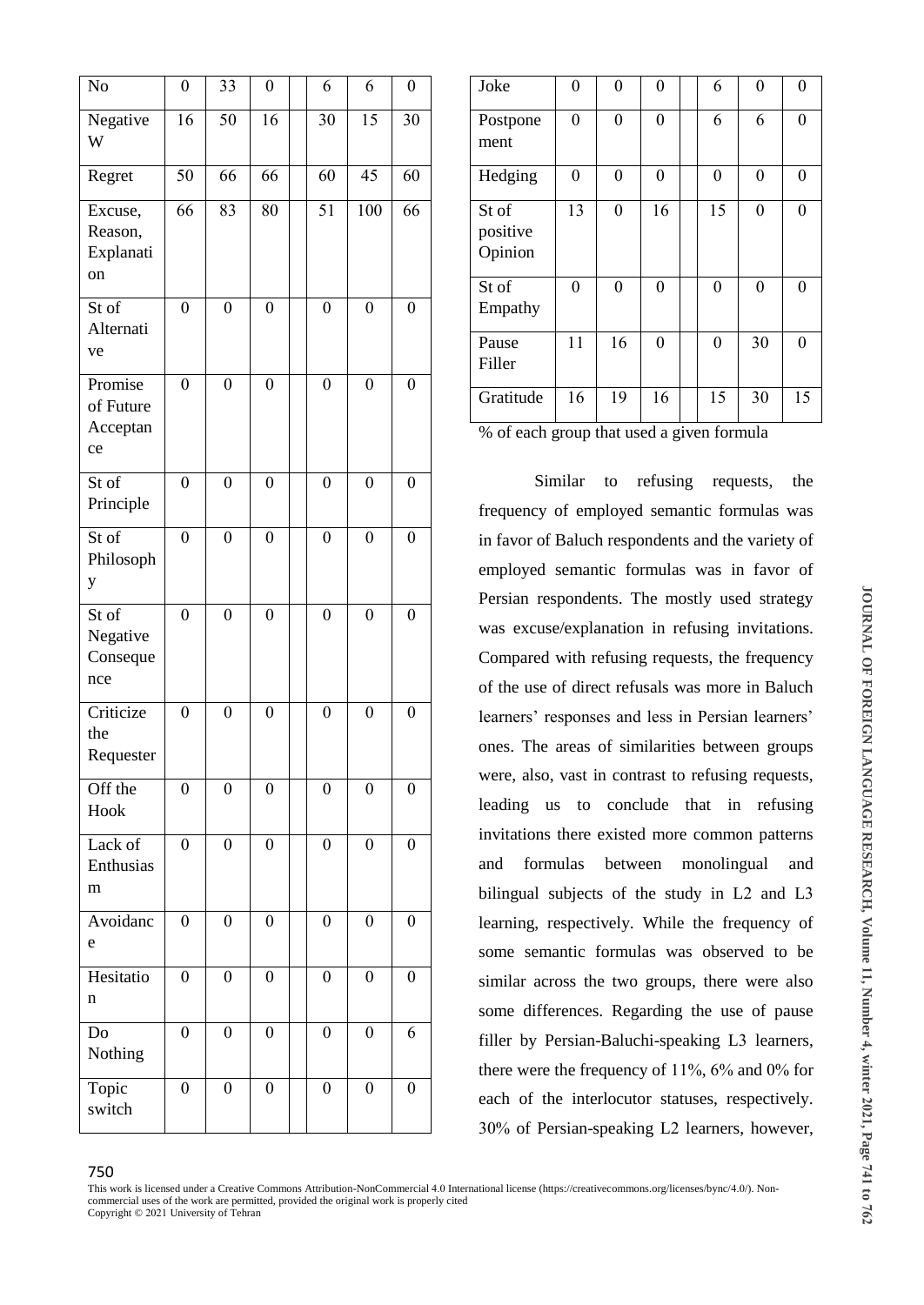employed pause fillers in addressing the interlocutor in an equal status. Furthermore, in refusal of invitation from a higher status person, 6% of the Persian learners used jokes or postponement strategies and in refusal of invitation from an equal status person, 6% of the subjects used postponement formula. Nevertheless, these were never employed by Baluch learners. As for the shift of the frequency of used semantic formulas, the two groups appeared to be not much status sensitive in refusing invitations compared with refusing requests. Persian-speaking learners, however, showed a slight status sensitivity in using the formula of excuse/explanation. The learners employed 51%, 100% and 66% excuse/explanation to a higher-, equal-, and lower-status person, respectively.

Table 4 presents the frequency and shift of semantic formulas employed in refusals of offers from a higher, an equal and a lower status person i.e. situations 11, 9 and 7, respectively.

Table 4

Frequency of Semantic Formulas in Refusals of Offers with Regard to Interlocutor Status (Situations 7, 9, 11)

|                |          | <b>Baluch Subjects</b> |          | Persian Subjects |                  |    |  |
|----------------|----------|------------------------|----------|------------------|------------------|----|--|
|                |          | $(n=36)$               |          | $(n=33)$         |                  |    |  |
|                | Hig      | Equ                    | Lo       | Hig              | Equ              | Lo |  |
|                | h        | al                     | W        | h                | al               | W  |  |
| Formulas       |          |                        |          |                  |                  |    |  |
| N <sub>0</sub> | 33       | 83                     | $\theta$ | 6                | 100              | 6  |  |
| Negative<br>W  | 16       | 83                     | 33       | 15               | 60               | 30 |  |
| Regret         | 16       | 50                     | 33       | $\theta$         | 6                | 6  |  |
| Excuse,        | 50       | 66                     | 33       | 21               | 60               | 84 |  |
| Reason,        |          |                        |          |                  |                  |    |  |
| Explanatio     |          |                        |          |                  |                  |    |  |
| n              |          |                        |          |                  |                  |    |  |
| St of          | $\theta$ | $\theta$               | $\theta$ | $\theta$         | $\boldsymbol{0}$ | 6  |  |
| Alternativ     |          |                        |          |                  |                  |    |  |

| e                                           |                  |                  |                  |                  |                  |                  |
|---------------------------------------------|------------------|------------------|------------------|------------------|------------------|------------------|
| Promise of<br>Future<br>Acceptanc<br>e      | $\boldsymbol{0}$ | $\boldsymbol{0}$ | 16               | $\boldsymbol{0}$ | 6                | $\boldsymbol{0}$ |
| St of<br>Principle                          | $\overline{0}$   | $\overline{0}$   | $\mathbf{0}$     | 6                | $\mathbf{0}$     | $\mathbf{0}$     |
| $\overline{\text{St of}}$<br>Philosoph<br>y | $\boldsymbol{0}$ | $\overline{0}$   | $\mathbf{0}$     | $\mathbf{0}$     | $\boldsymbol{0}$ | $\mathbf{0}$     |
| St of<br>Negative<br>Conseque<br>nce        | $\boldsymbol{0}$ | $\mathbf{0}$     | $\boldsymbol{0}$ | $\mathbf{0}$     | $\boldsymbol{0}$ | $\boldsymbol{0}$ |
| Criticize<br>the<br>Requester               | $\overline{0}$   | $\overline{0}$   | $\mathbf{0}$     | $\overline{15}$  | $\overline{0}$   | $\mathbf{0}$     |
| $\overline{Off}$ the<br>Hook                | $\overline{100}$ | $\mathbf{0}$     | $\mathbf{0}$     | 100              | $\mathbf{0}$     | $\mathbf{0}$     |
| Lack of<br>Enthusias<br>m                   | $\overline{0}$   | $\boldsymbol{0}$ | $\boldsymbol{0}$ | 6                | $\mathbf{0}$     | $\mathbf{0}$     |
| Avoidance                                   | $\overline{0}$   | $\overline{0}$   | $\mathbf{0}$     | $\mathbf{0}$     | $\boldsymbol{0}$ | $\mathbf{0}$     |
| Hesitation                                  | 0                | $\mathbf{0}$     | $\boldsymbol{0}$ | $\overline{0}$   | $\boldsymbol{0}$ | $\mathbf{0}$     |
| Do<br>Nothing                               | $\boldsymbol{0}$ | $\boldsymbol{0}$ | $\boldsymbol{0}$ | 6                | $\boldsymbol{0}$ | 6                |
| Topic<br>switch                             | $\boldsymbol{0}$ | $\boldsymbol{0}$ | $\boldsymbol{0}$ | $\boldsymbol{0}$ | $\boldsymbol{0}$ | $\boldsymbol{0}$ |
| Joke                                        | $\boldsymbol{0}$ | $\overline{0}$   | $\overline{0}$   | $\overline{0}$   | $\overline{6}$   | $\overline{15}$  |
| Postpone<br>ment                            | $\boldsymbol{0}$ | $\boldsymbol{0}$ | $\boldsymbol{0}$ | $\boldsymbol{0}$ | 6                | $\overline{0}$   |
| Hedging                                     | $\boldsymbol{0}$ | $\boldsymbol{0}$ | $\boldsymbol{0}$ | $\boldsymbol{0}$ | $\boldsymbol{0}$ | $\boldsymbol{0}$ |
| St of<br>positive<br>Opinion                | $\boldsymbol{0}$ | $\boldsymbol{0}$ | 33               | $\boldsymbol{0}$ | $\boldsymbol{0}$ | 6                |
| St of<br>Empathy                            | $\overline{0}$   | $\boldsymbol{0}$ | $\overline{0}$   | $\boldsymbol{0}$ | $\boldsymbol{0}$ | $\mathbf{0}$     |
| Pause<br>Filler                             | $\boldsymbol{0}$ | 33               | $\overline{16}$  | $\overline{6}$   | $\overline{0}$   | $\overline{6}$   |
| Gratitude                                   | $\boldsymbol{0}$ | 33               | 16               | 6                | 66               | 6                |

% of each group that used a given formula

One significant similarity was seen in the use of the semantic formula of letting the interlocutor off the hook (100% by both groups).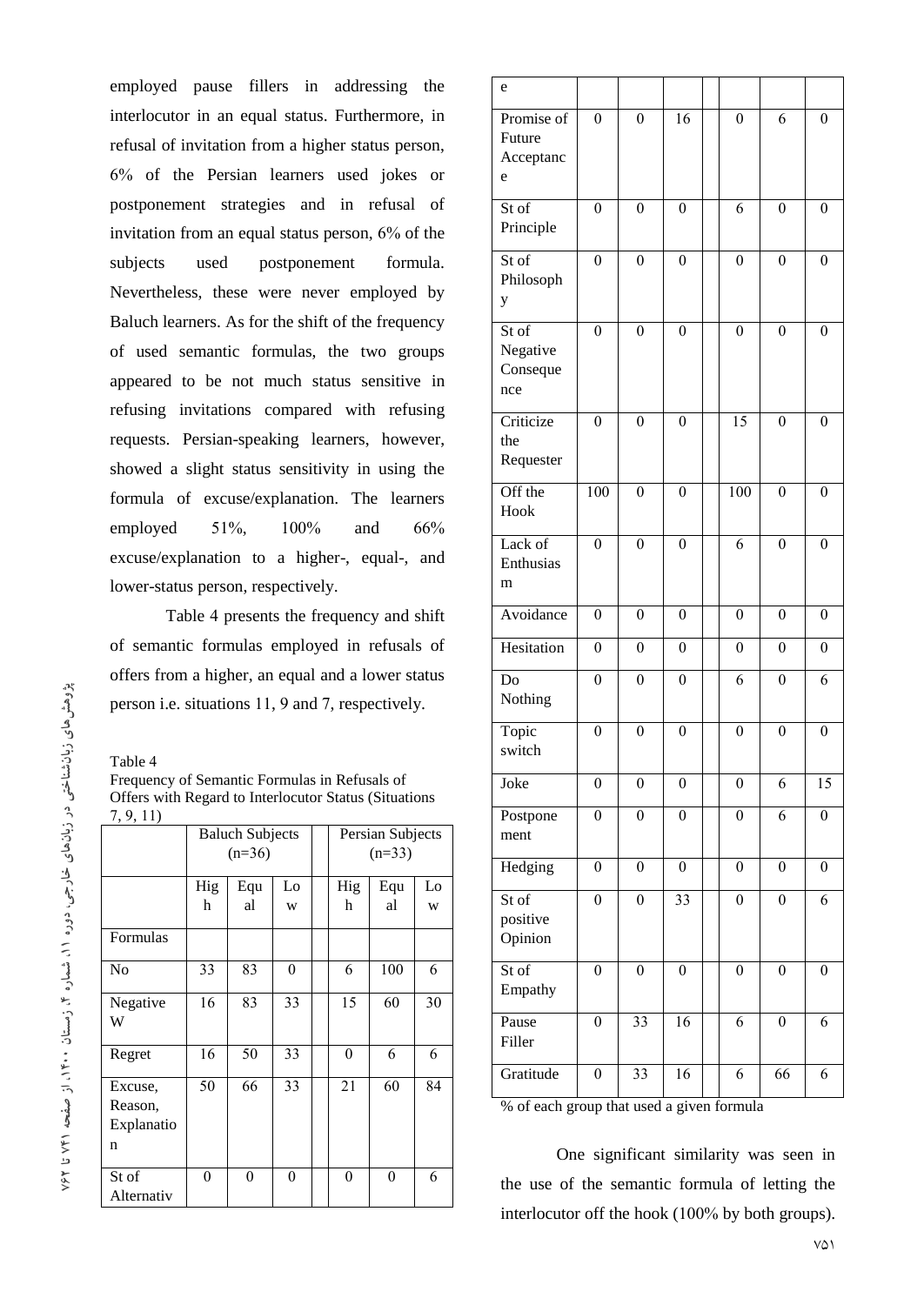The other interesting similarity was refusing directly. The two groups, for instance, stuck more to direct refusal formulas in comparison to other types of refusals. Along with these similarities, however, there were some noticeable differences. While Persian-Baluchispeaking L3 learners expressed regret much more frequently particularly to an equal-status person (50%), only 6% of Persian-speaking L2 learners employed this formula. Other areas of differences can be found in the use of statement of alternative, statement of principle, criticizing the requester, lack of enthusiasm, do nothing, joke, and postponement being only used by Persian respondents. For example, unlike Baluch respondents, Persian learners made jokes particularly with a lower-status person in refusing his/her offer (15%). Persian learners also showed more consistency in using strategies regardless of status level as compared with Baluch ones. All in all, it is noticeable that, similar to request and invitation situations, Baluch learners used higher frequency of semantic formulas while Persian learners enjoyed a greater diversity of them.

Table 5 presents the frequency and shift of semantic formulas employed in refusals of suggestions from a higher, an equal and a lower status person i.e. situations 6, 5 and 8, respectively.

Table 5 Frequency of Semantic Formulas in Refusals of Suggestions with Regard to Interlocutor Status  $\circ$   $\circ$   $\circ$ 

| (Situations $\delta$ , $\delta$ , $\delta$ ) |                                    |     |    |  |                              |     |    |  |
|----------------------------------------------|------------------------------------|-----|----|--|------------------------------|-----|----|--|
|                                              | <b>Baluch Subjects</b><br>$(n=36)$ |     |    |  | Persian Subjects<br>$(n=33)$ |     |    |  |
|                                              | Hig                                | Equ | Lo |  | Hig                          | Equ | Lo |  |

|                                        | h                | al               | W                | h                | al               | W                |
|----------------------------------------|------------------|------------------|------------------|------------------|------------------|------------------|
| Formulas                               |                  |                  |                  |                  |                  |                  |
| No                                     | 16               | 16               | 16               | $\boldsymbol{0}$ | 6                | 21               |
| Negative<br>W                          | $\overline{33}$  | 66               | $\boldsymbol{0}$ | $\mathbf{0}$     | $\boldsymbol{0}$ | $\boldsymbol{0}$ |
| Regret                                 | $\overline{33}$  | 50               | $\boldsymbol{0}$ | $\boldsymbol{0}$ | $\overline{21}$  | $\boldsymbol{0}$ |
| Excuse,<br>Reason,<br>Explanatio<br>n  | 33               | 16               | $\boldsymbol{0}$ | 36               | 66               | 21               |
| St of<br>Alternativ<br>e               | $\overline{0}$   | $\overline{0}$   | $\overline{0}$   | $\overline{6}$   | $\boldsymbol{0}$ | 6                |
| Promise of<br>Future<br>Acceptanc<br>e | 16               | $\overline{0}$   | $\overline{0}$   | 6                | $\overline{0}$   | $\boldsymbol{0}$ |
| $St\overline{of}$<br>Principle         | $\boldsymbol{0}$ | $\boldsymbol{0}$ | $\boldsymbol{0}$ | 6                | 21               | 6                |
| St of<br>Philosoph<br>y                | $\boldsymbol{0}$ | $\boldsymbol{0}$ | $\overline{0}$   | $\mathbf{0}$     | $\boldsymbol{0}$ | $\boldsymbol{0}$ |
| $St$ of<br>Negative<br>Conseque<br>nce | $\boldsymbol{0}$ | $\boldsymbol{0}$ | $\overline{16}$  | $\boldsymbol{0}$ | $\boldsymbol{0}$ | $\boldsymbol{0}$ |
| Criticize<br>the<br>Requester          | 33               | $\boldsymbol{0}$ | 16               | 36               | $\overline{0}$   | $\boldsymbol{0}$ |
| Off the<br>Hook                        | $\overline{0}$   | $\overline{0}$   | $\overline{0}$   | $\overline{0}$   | $\overline{0}$   | $\overline{0}$   |
| Lack of<br>Enthusias<br>m              | $\boldsymbol{0}$ | $\boldsymbol{0}$ | $\boldsymbol{0}$ | $\boldsymbol{0}$ | $\boldsymbol{0}$ | $\boldsymbol{0}$ |
| Avoidance                              | $\boldsymbol{0}$ | $\boldsymbol{0}$ | 16               | $\boldsymbol{0}$ | $\boldsymbol{0}$ | $\boldsymbol{0}$ |
| Hesitation                             | $\boldsymbol{0}$ | 16               | $\boldsymbol{0}$ | $\boldsymbol{0}$ | $\boldsymbol{0}$ | $\boldsymbol{0}$ |
| Do<br>Nothing                          | $\boldsymbol{0}$ | $\boldsymbol{0}$ | $\boldsymbol{0}$ | $\boldsymbol{0}$ | 6                | 21               |
| Topic<br>switch                        | $\boldsymbol{0}$ | $\boldsymbol{0}$ | 33               | $\boldsymbol{0}$ | $\boldsymbol{0}$ | 30               |
| Joke                                   | $\boldsymbol{0}$ | $\boldsymbol{0}$ | $\boldsymbol{0}$ | $\boldsymbol{0}$ | $\overline{15}$  | $\boldsymbol{0}$ |
| Postpone                               | $\boldsymbol{0}$ | $\boldsymbol{0}$ | $\boldsymbol{0}$ | 21               | $\boldsymbol{0}$ | $\boldsymbol{0}$ |

**JOURNAL OF FOREIGN LANGUAGE RESEARCH, Volume 11, Number 4, winter 2021, Page 741 JOURNAL OF FOREIGN LANGUAGE RESEARCH, Volume 11, Number 4, winter 2021, Page 741 to 763** 

#### This work is licensed under a Creative Commons Attribution-NonCommercial 4.0 International license (https://creativecommons.org/licenses/bync/4.0/). Noncommercial uses of the work are permitted, provided the original work is properly cited

Copyright © 2021 University of Tehran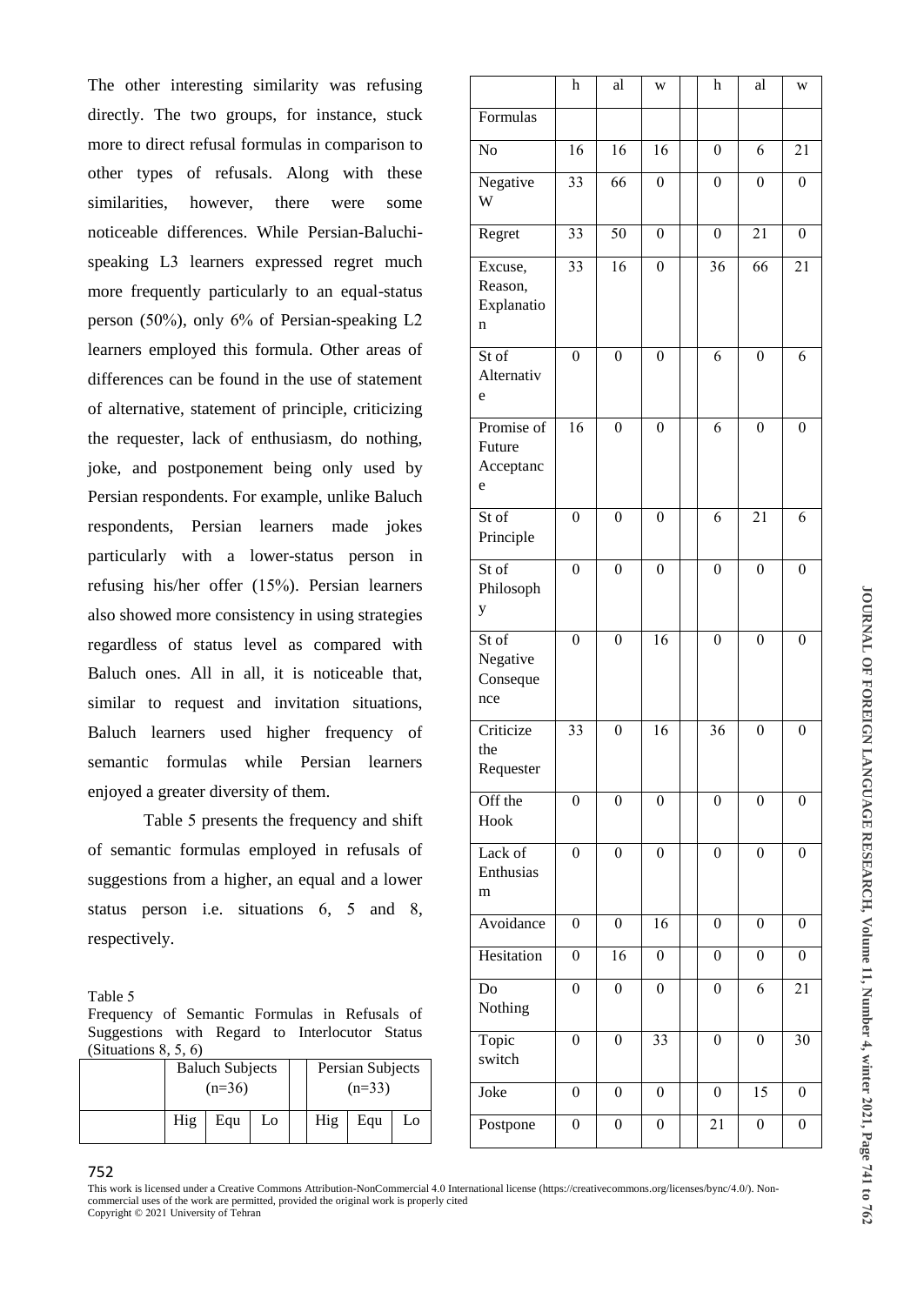| ment                         |          |          |          |          |          |          |
|------------------------------|----------|----------|----------|----------|----------|----------|
| Hedging                      | 16       | 16       | $\theta$ | $\theta$ | 0        | 6        |
| St of<br>positive<br>Opinion | 16       | $\theta$ | 33       | $\theta$ | 6        | 6        |
| St of<br>Empathy             | $\theta$ | 0        | $\theta$ | $\theta$ | $\theta$ | $\Omega$ |
| Pause<br>Filler              | $\theta$ | $\Omega$ | 16       | $\theta$ | 15       | $\Omega$ |
| Gratitude                    | $\theta$ | 0        | $\Omega$ | $\Omega$ | 6        | 15       |

% of each group that used a given formula

It was noted that the number of semantic formulas with regard to both Baluch and Persian subjects decreased when refusing suggestions from a person in high, equal and low status as compared with previous situations. The reason for this decrease can be explained with respect to the learners' lower sensitivity on explaining or employing face-saving strategies toward a suggestion. Baluch learners' use of negative willingness, with the mean score of 33%, and Persian learners' use of excuse/explanation, with the mean score of 41%, were more than other semantic formulas. It can be seen that Persian-Baluchi-speaking L3 learners were more direct in the tone of refusals than Persian-speaking L2 ones. The frequency of their direct refusals was the highest when addressing their friend while Persian respondents employed more direct refusals with a higher-status person. Another area of difference was related to the use of expression of regret. Baluch respondents apologized (showed regret) in refusing the suggestions particularly to an equal-status person with the mean score of 27.66%, while Persian respondents expressed regret only to an equal-status person with the mean score of 7%. While Baluch respondents were less elaborate on their reasons  $(33\%, 16\%, 0\%)$ , Persians

tended to use elaboration with higher frequencies  $(36\%, 66\%, 21\%)$ . Moreover, Baluch subjects never expressed gratitude in suggestion situation, while Persians tended to show their appreciation to a person in an equal and lower level. Overall, Baluch subjects used higher frequency of semantic formulas, while Persians used more diverse strategies in refusing suggestions. As for the shift of the frequency of used semantic formula, the two groups appeared to be not much status sensitive in refusing suggestions compared with other situations.

Table 6 presents the percentage of appropriate refusal speech act strategies selected by Persian/Baluchi-speaking L3 and Persianspeaking L2 learners.

Table 6

Frequency of Appropriate Refusal Speech Act Perception with Regard to Situational Variables (Distance, Power & Imposition)

| Items          |        |              |        |                           |                     |                             |
|----------------|--------|--------------|--------|---------------------------|---------------------|-----------------------------|
|                | D      | $\mathbf{P}$ | I      | <b>Baluch</b><br>Subjects | Persian<br>Subjects | $\overline{X}^2$<br>(p)     |
| 1              | $+$    |              |        | 72.2                      | 81.8                | $\overline{0.01}$<br>(0.89) |
| $\overline{2}$ |        | $^{+}$       |        | 69.4                      | 60.6                | 0.55<br>(0.45)              |
| $\overline{3}$ | $+$    | $^{+}$       | $^{+}$ | 80.6                      | 81.8                | 0.07<br>(0.78)              |
| $\overline{4}$ |        |              |        | 66.7                      | 60.6                | 0.36<br>(0.54)              |
| 5              |        | $^{+}$       | $^{+}$ | 38.9                      | 78.8                | 2.63<br>(0.10)              |
| 6              | $^{+}$ |              | $^{+}$ | 44.4                      | 57.6                | 0.25<br>(0.61)              |
| 7              |        |              | $^{+}$ | 52.8                      | 63.6                | 0.10<br>(0.75)              |
| 8              | $^{+}$ | $+$          |        | 65.3                      | 64.1                | 0.02<br>(0.88)              |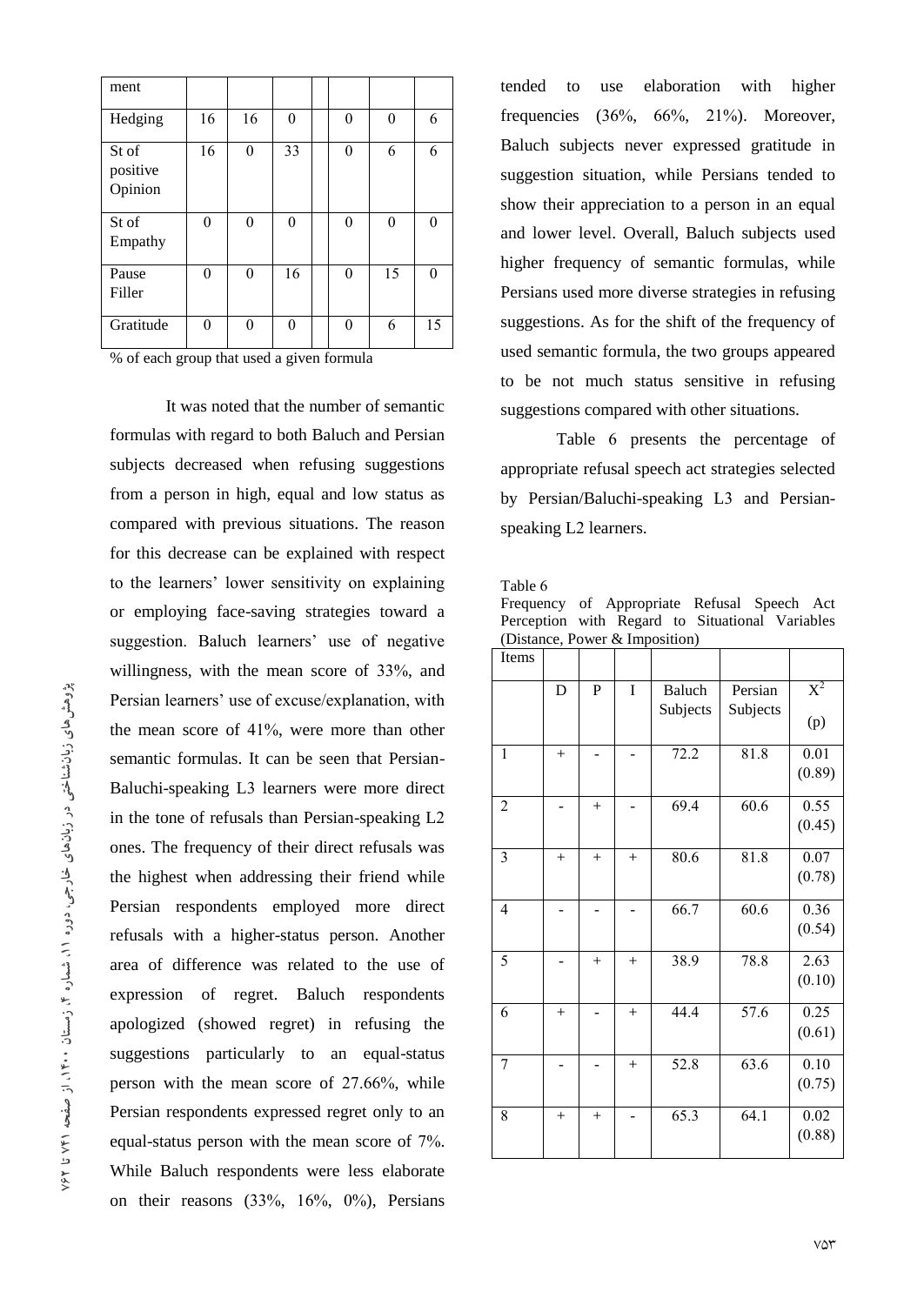As table indicates, learners generally showed similar frequencies in selecting the appropriate refusal speech act sets. Furthermore, they did not demonstrate sensitivity to the situational variables. The most correctly notified item by Persian-Baluchi-speaking subjects was item 3 (80.6%) and the least correctly identified item by the same group was item 5 (38.9%). While, the most correctly notified items by Persian-speaking subjects were items 1 and 3 (81.8%) and the least correctly recognized item by the same group was item 6 (57.6%). Items 3 and 8 revealed the lowest differences between Baluch and Persian subjects and item 5 revealed the highest discrepancy between the subjects in identifying the proper speech act. Item-by-item comparisons, however, revealed that there were no significant differences between Persian-Baluchi-speaking L3 and Persian-speaking L2 learners in recognizing pragmatic appropriateness.

# **5. Discussion**

The results of this study indicate that there is variability in the refusal strategy use of Baluch Bilingual and Persian monolingual EFL learners. The presence of an additional language leads to differences in the knowledge of the routines of semantic formulas. Regarding the first research question, a variety of the refusal semantic formulas with regard to the contextual variables including the status of interlocutors and the eliciting acts was reported. The most common semantic formulas were excuse/explanation, expression of regret, and direct refusal. Requests were mostly refused by an excuse/explanation with an expression of regret (particularly when

refusing someone of lower status). Regarding an invitation, excuse/explanation to an equal-status person was used in most cases. 'Off the hook' along with 'direct refusals' were used more while 'regret' was used less, in refusing an offer. As for suggestions, direct refusals and excuse/explanation (especially when refusing someone of equal status) were used. It can be seen that refusals by Baluch and Persian respondents were sensitive to the contextual use of the strategies.

Despite these similarities, differences in the frequency and shift of semantic formulas were found between the two groups. Baluch subjects used higher percentage of semantic formulas, Persians enjoyed more diverse formulas. Persians were also found to use more face-saving strategies per response than Baluch learners of English. Falling back on politeness norm of L1 culture, Persian respondents tried to assure their interlocutor that there were some reasons for their refusals. The greater variety of strategy use by Persian subjects can also be attributed to this need for face saving in refusals. On the other hand, Baluch respondents were found to use more direct types of semantic formulas at different degrees of frequency. It is to be noted that the level of directness differed based on the type of speech act and the status of interlocutor. Except for the request situation in which Baluch subjects showed high level of frequency shift in the use of formulas based on the interlocutors' status, in the other contexts, the subjects tended to be consistent regardless of status level. These findings are consistent with the studies previously done on refusal strategies. According to these studies, expression of regret,

This work is licensed under a Creative Commons Attribution-NonCommercial 4.0 International license (https://creativecommons.org/licenses/bync/4.0/). Noncommercial uses of the work are permitted, provided the original work is properly cited Copyright © 2021 University of Tehran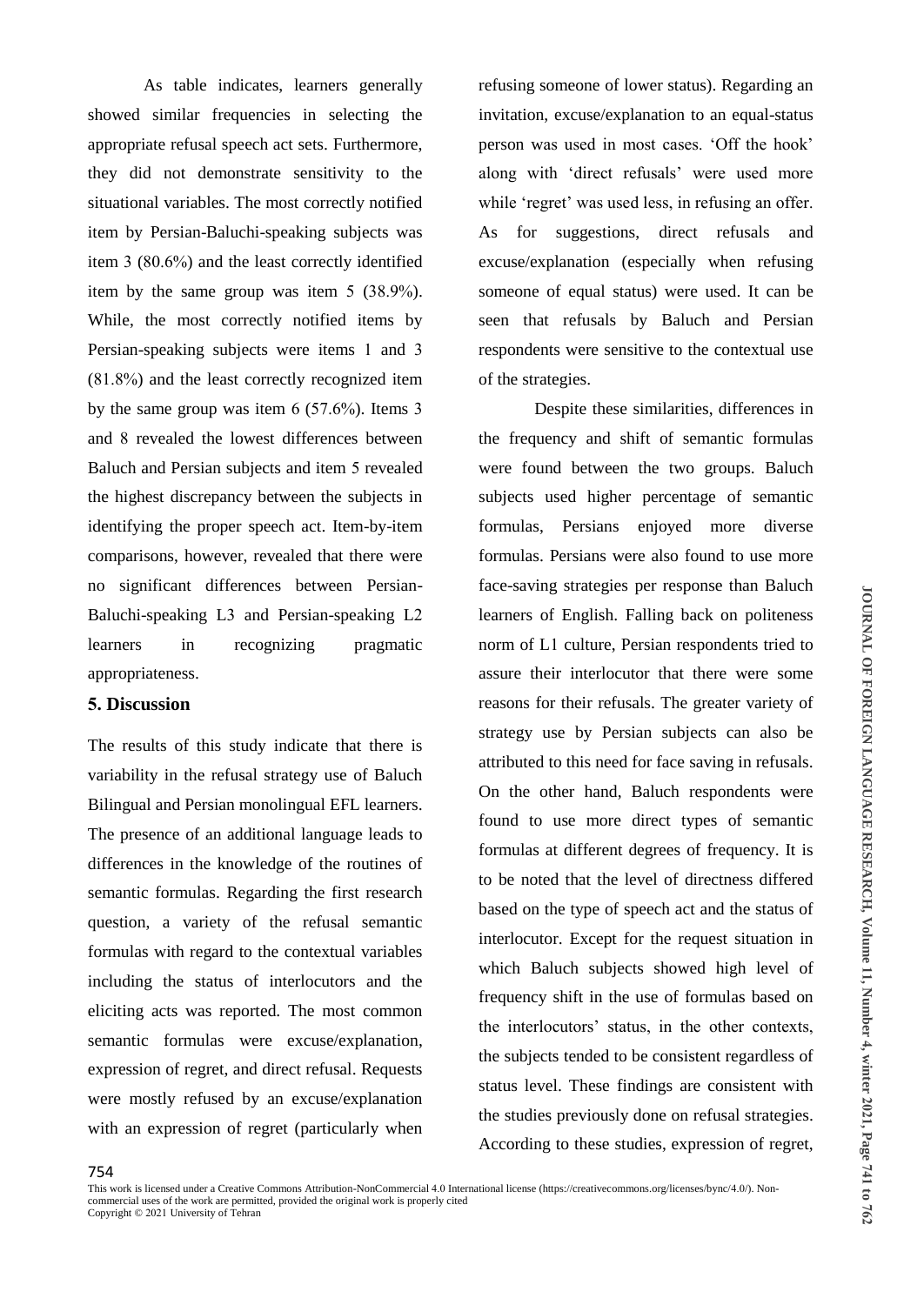excuse/explanation and direct refusals are among the most frequently used speech act strategies (Kwon, 2004; Aliakbari & Changizi, 2012).

Regarding the second research question and the appropriateness of refusal speech act perception, the findings demonstrated that Persian monolinguals noted a greater proportion of proper speech act sets than Baluch bilinguals in English. However, the differences were not found to be significant. Learners also did not show sensitivity to the social distance, power relationship and imposition of refusal between the speaker and hearer. Although data from this study provide interesting information on bilingual pragmatic competence, the results do not confirm an advantage of bilingual over monolingual respondents in terms of pragmatic competence in applying semantic formulas in refusal situation during learning English. Regarding the efficacy of the presence of additional language in promoting pragmatic competence, the analysis did not delineate better performance of bilingual EFL learners in noting appropriate refusal speech act over monolingual EFL learners. While the two groups showed convergence to native speakers in recognizing the speech act that native English speakers would use in a given situation, either of which did not reveal a higher pragmatic competence.

The findings of the study do not support the results of previous studies in bilingualism and multilingualism (Safont-Jorda, 2005, 2011, Cenoz, 2003; Fouser, 1997, Barnes, 2006). As mentioned in the literature, previous studies have attributed an advantage to bilinguals over monolinguals with respect to pragmatic competence with a focus on request acts linguistic formulations (Safont-Jorda, 2005,

2011), general pragmatic knowledge (Cenoz, 2003), pragmatic transfer (Fouser, 1997), and the acquisition of pragmatic competence (Barnes, 2006). One reason for this difference may relate to the focus of our study. This study explored the differences between pragmatic competence of bilingual and monolingual learners of English with a focus on refusal acts linguistic formulation. The realization of refusal speech act, as a result, may affect subjects' perception of pragmatic features in a given situation. Refusals are recognized as facethreatening acts since speakers' refusal of an invitation or request would contradict inviter or requester's expectation. Therefore, refusals entail a high level of pragmatic competence (Beebe et al., 1990). Another reason may be due to the transfer of semantic formulas from the first language to the additional language. Furthermore, it was observed that first language literacy plays an important role in subsequent language learning (Bialystok, 2001; Hoffmann & Stavans, 2007; Safont-Jorda, 2013). In our study, the findings may be related to the fact that Baluch bilinguals as opposed to Persian monolinguals in Iran do not receive formal education and literacy in their first language. Although Baluch respondents were able to communicate, read and write in their L1, it seems that their first language failed to confer benefit on their pragmatic competence in L3 acquisition.

# **6. Conclusion**

Considering the importance of pragmatic competence in developing communicative competence and the role of different variables including affective and cognitive variables, socio-linguistic factors, language proficiency, differences in formal education, and meta-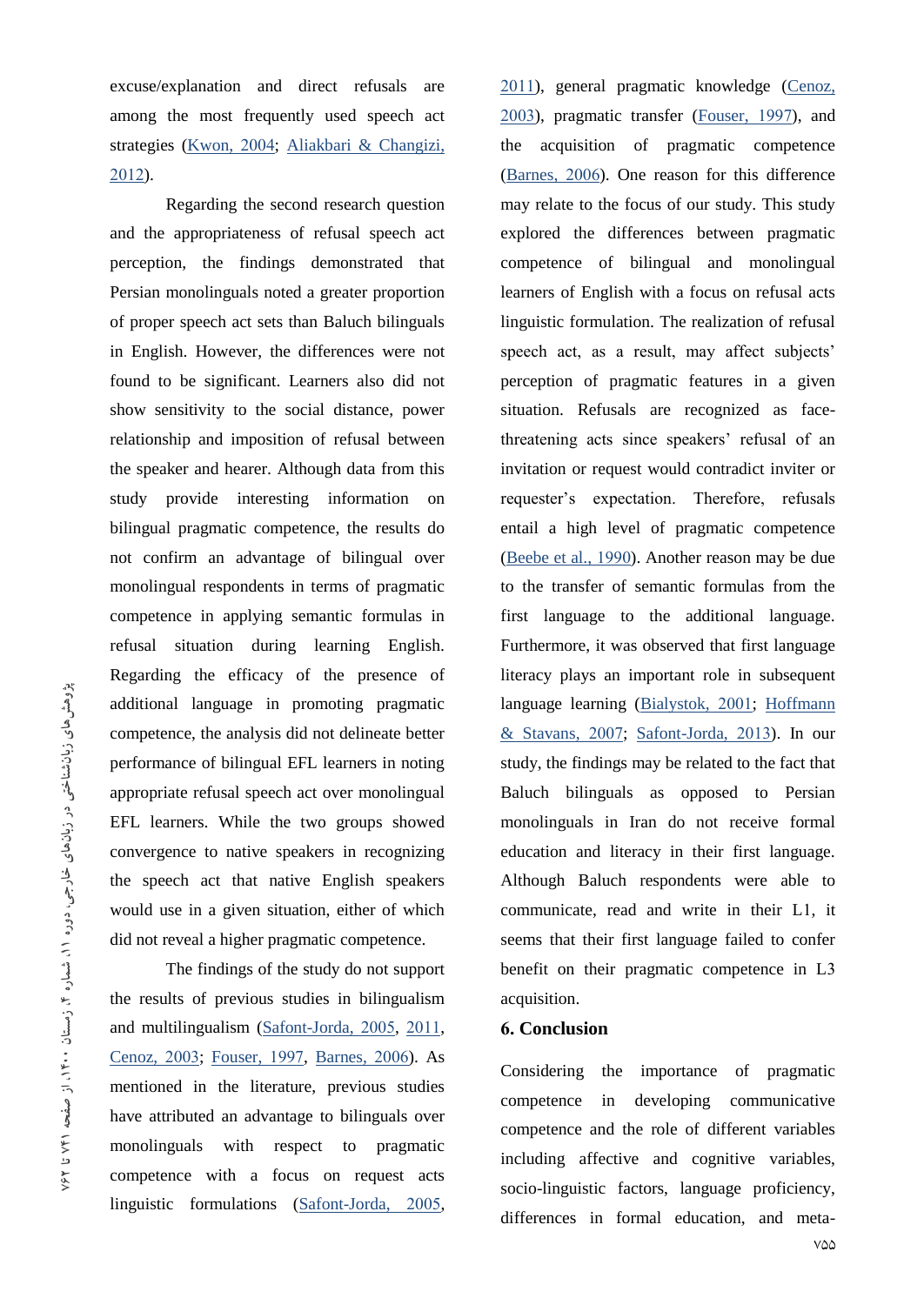pragmatic knowledge on learners' pragmatic competence, improving this competence and taking account of learners' linguistic background in the process of learning an additional language seems necessary. The results of the study revealed variations in frequency and shift of semantic formulas employed by Baluch and Persian subjects. However, Baluch bilingual EFL learners did not reveal better pragmatic competence over Persian monolingual EFL learners.

To generalize results, further research on bilingual and multilingual pragmatic development is needed. Replication of the present study with the inclusion of different elicitation instruments to put a spotlight on interlanguage pragmatics, thus, would help to confirm the generalizability of findings. One data elicitation instrument in this study was a multiple-choice test which provided learners with contextualized situations and three options out of which one was correct. Multiple-choice items are generally criticized for making learners choose between pre-determined answers rather than allowing individualized responses. Since pragmatic competence encompasses a range of phenomena as the role of speaker and hearer, the social distance of the participants, their point of view, and the constrains they may encounter in using language in social interaction, multiple-choice tests may not completely cover the variables. However, the MDCT used in this study was controlled for three main situational variables as social distance, power relationship and imposition. Future studies should explore other elements as proficiency level, age of acquisition of L2/L3,

degree of exposure to target language and cultural and linguistic background of bilinguals in other local varieties in Iran and in the other parts of the world.

# **7. References**

- Aliakbari, M., & Changizi, M. (2012). On the realization of refusal strategies by Persian and Kurdish speakers. *International Journal of Intercultural Relations, 36*(5), 659-668. https://doi.org/10.1016/j.ijintrel.2012.04 .009
- Allami, H., & Naeimi, A. (2011). A crosslinguistic study of refusals: An analysis of pragmatic competence development in Iranian EFL learners. Journal of Pragmatics, 43(1), 385-406. http://doi.org/10.1016/j.pragma.2010.07 .010
- Barjasteh Delforooz, B. (2010). *Discourse features in Balochi of Sistan, Oral Narratives*. Unpublished Ph.D. Dissertation, Uppsala University. https://www.researchgate.net/publicatio n/277772688 Discourse Features in B alochi\_of\_Sistan\_Oral\_Narratives
- Barnes, J. (2006). *Early Trilingualism: A Focus on Questions*. Clevedon: Multilingual Matters. https://www.researchgate.net/publicatio

n/303346884\_Early\_Trilingualism\_A\_F ocus\_on\_Questions

Barron, A. (2003). *Acquisition in Interlanguage Pragmatics*. Amsterdam: John Benjamin's Publishing Company. https://doi.org/10.1075/pbns.108

This work is licensed under a Creative Commons Attribution-NonCommercial 4.0 International license (https://creativecommons.org/licenses/bync/4.0/). Noncommercial uses of the work are permitted, provided the original work is properly cited Copyright © 2021 University of Tehran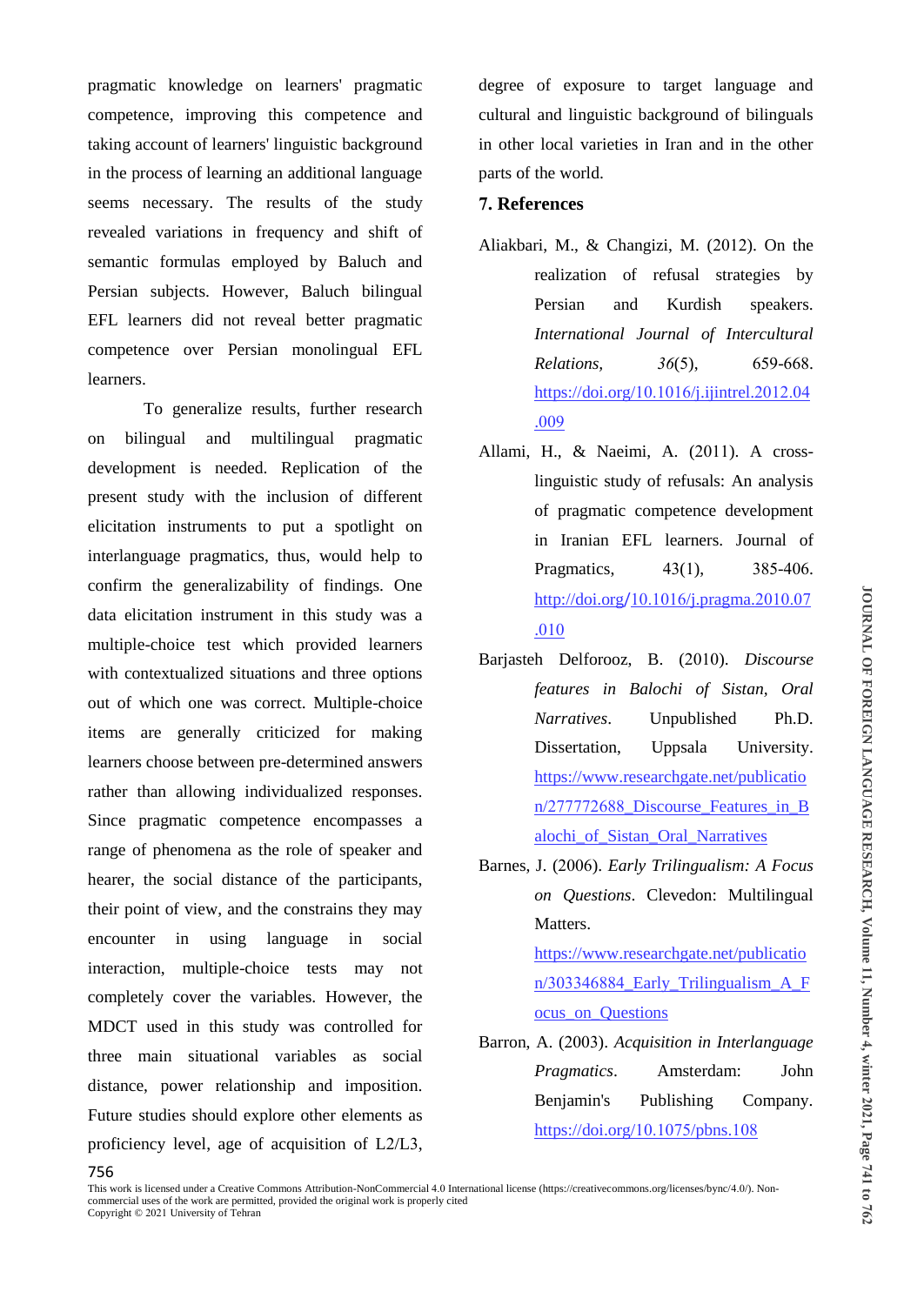- Beebe, L. M., Takahashi, T., & Uliss-Weltz, R. (1990). Pragmatic transfer in ESL refusals. In R. C. Scarcella, E. Andersen, & S. D. Krashen (Eds.), *Developing communicative competence in a second language* (pp. 55–73). New York: Newbury House. https://www.researchgate.net/publicatio n/309352845 Pragmatic Transfer in E SL\_Refusals
- Bialystok, E. (2001). *Bilingualism in development: Language, literacy and cognition*. New York: Cambridge University Press. http://doi.org/ 10.1017/CBO978051160 5963
- Bialystok, E., McBride-Chang, C., & Luk, G. (2005). Bilingualism, language proficiency, and learning to read in two writing systems. *Journal of educational psychology, 97*(4), 580-590. https://doi.org/10.1037/0022- 0663.97.4.580
- Cenoz, J. (2000). Research on multilingual acquisition. In J. Cenoz & U. Jessner (Eds.), *English in Europe: The acquisition of a third language*. (pp. 39- 53). Clevedon: Multilingual Matters.https://www.researchgate.net/pu blication/309910207\_English\_in\_Europ e\_the\_Acquisition\_of\_a\_Third\_Languag e
- Cenoz J. (2003). The additive effect of bilingualism on third language acquisition: A review. *International Journal of Bilingualism*. *7*(1), 71-87. http://doi.org/10.1177/13670069030070 010501
- Cenoz, J. (2007). The acquisition of pragmatic competence and multilingualism in foreign language contexts. In *Intercultural language use and language learning* (pp. 123-140). Springer Netherlands. http://doi.org/ 10.1007/978-1-4020- 5639-0\_7
- De Bot, K. (2012). Rethinking Multilingual Processing: From a Static to a Dynamic Approach. In *Third Language Acquisition in Adulthood*, In J. C. Amaro, S. Flynn, & J. Rothman (Eds.), 79–94. Amsterdam: John Benjamins Publishing Co. http://doi.org/10.1075/sibil.46.07bot
- Fouser, R. J. (1997). Pragmatic transfer in highly advanced learners: Some preliminary findings. *Center for Language and Communication Studies Occasional Papers, 50*, 1– 44. https://eric.ed.gov/?id=ED415677
- Gottfried, A.W., Gottfried, A.E., Bathurst, K., Guerin, D.W., & Parramore, M.M. (2003). Socioeconomic status in children's development and family environment: Infancy through adolescence. In M.H. Bornstein & R.H. Bradley (Eds.), Socioeconomic status, parenting and child development (pp. 189–207). Mahwah, NJ: Lawrence Erlbaum Associates.
- Hoffmann, Ch., & Stavans, A. (2007). The evolution of trilingual codeswitching from infancy to school age: the shaping of trilingual competence through dynamic language dominance. *International Journal of Bilingualism, 11*, 55-72.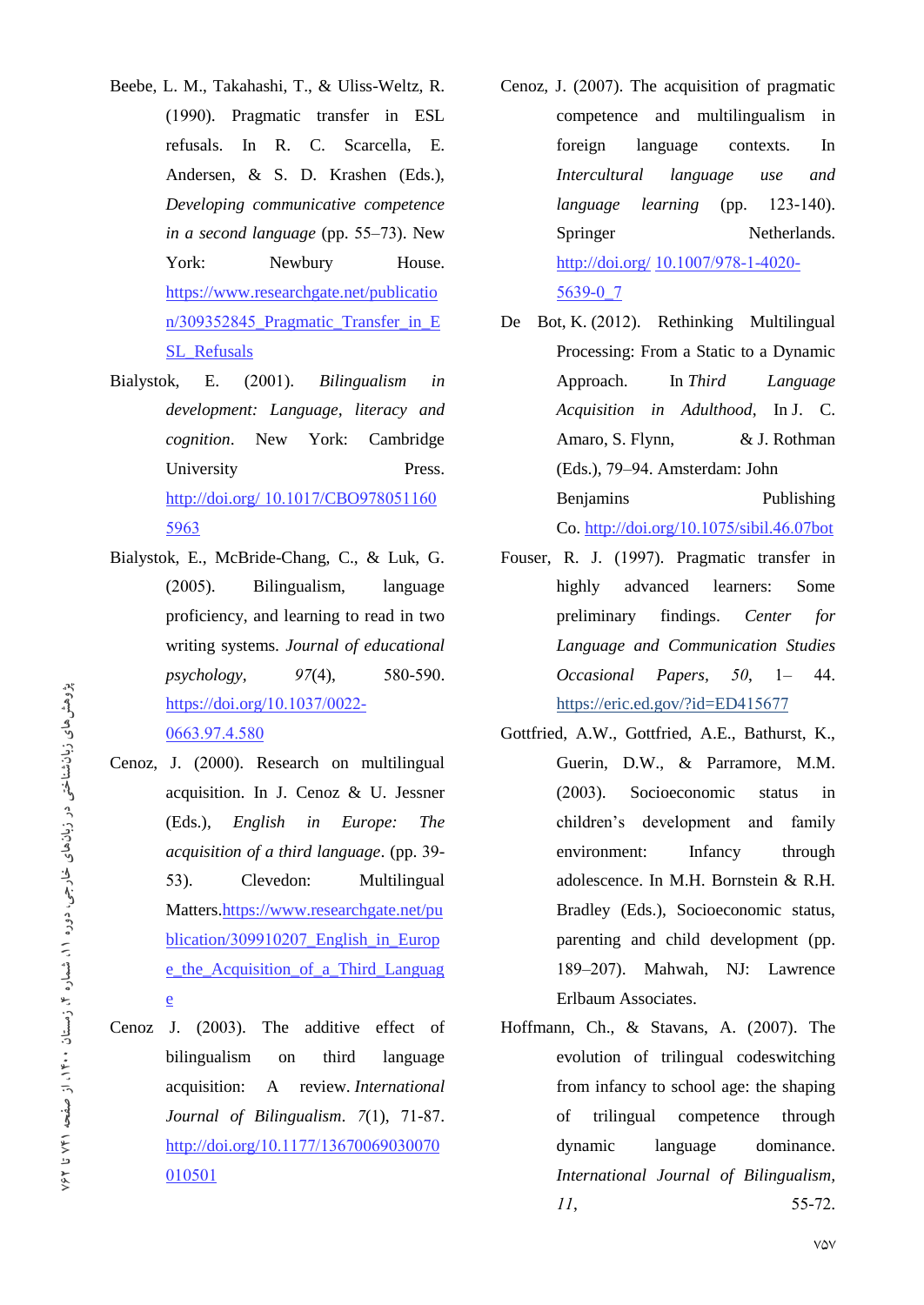https://doi.org/10.1177/1367006907011 0010401

- Hudson, T. (2001). Indicators for pragmatic instruction: Some quantitative tools. In K. R. Rose and G. Kasper (Eds.): *Pragmatics in Language Teaching* (pp. 283-300). New York: Cambridge University Press. https://doi.org/10.1017/CBO978113952 4797.019
- Hudson, T, Detmer, E. & Brown, J.D. (1992). *A framework for testing cross-cultural pragmatics*. Honolulu: University of Hawaii Press.
- Hudson, T, Detmer, E. & Brown, J.D. (1995). *Developing prototypic measures of cross-cultural pragmatics*. Honolulu: University of Hawaii Press.
- Jahani, C. (2019). *A Grammar of Modern Standard Balochi.* Acta Universitatis Upsaliensis.
- Jessner, U. (2008). Teaching third languages: findings, trends and challenges. *Language Teaching, 41*(1), 15-56. https://doi.org/10.1017/S026144480700 4739
- Kasper, G., & Rose, K. R. (1999). Pragmatics and SLA. *Annual Review of Applied Linguistics, 19*, 81– 104. https://doi.org/10.1017/S026719059919 0056
- Khany, R., & Haghi, S. (2020). The acquisition of future tense properties by Iranian Persian monolingual and Kurdish-Persian Bilingual learners of English: A generative study. *Journal of Foreign Language Research, 10* (3), 542-557.

http://doi.org/10.22059/jflr.2020.293047 .747

- Korn, A. (2003). Balochi and the concept of North-Western Iranian. In C. Jahani & A. Korn (Eds.), *The Baloch and Their Neighbours: Ethnic and Linguistic Contact in Balochistan in Historical and Modern Times* (pp. 49–60). Wiesbaden: Reichert Verlag.
- Korn, A. (2006). Counting Sheep and Camels in Balochi. In M. N. Bogoljubov et al. (Eds): Indoiranskoe jazykoznanie i tipologija jazykovyx situacij. Sbornik stat'ej k 75-letiju professora A. L. Grjunberga (1930–1995). St. Petersburg, Nauka, pp. 201–212.
- Kwon, J. (2004). Expressing refusals in Korean and in American English. *Multilingual-Journal of Cross-Cultural and Interlanguage Communication, 23*(4), 339-364.

https://doi.org/10.1515/mult.2004.23.4.3 39

- Mahmoudzahi, M., Korn, A., & Jahani, C. (2019). Synchronically unexpected /n/ in the Balochi dialect of Iranshahr. *Orientalia Suecana*, 20- 30. http://doi.org/10.33063/diva-389901⟩. ⟨hal-02263585⟩
- Mehrpur, S., Ahmadi, M., & Sabourizadeh, N. (2016). Cross–linguistic comparison of refusal speech act: Evidence from trilingual EFL learners in English, Farsi, and Kurdish. *Iranian Journal of Applied Language Studies, 8*(2), 159-188.
- Modir Khamene, S. (2006). The reading achievement of third language versus

This work is licensed under a Creative Commons Attribution-NonCommercial 4.0 International license (https://creativecommons.org/licenses/bync/4.0/). Noncommercial uses of the work are permitted, provided the original work is properly cited Copyright © 2021 University of Tehran